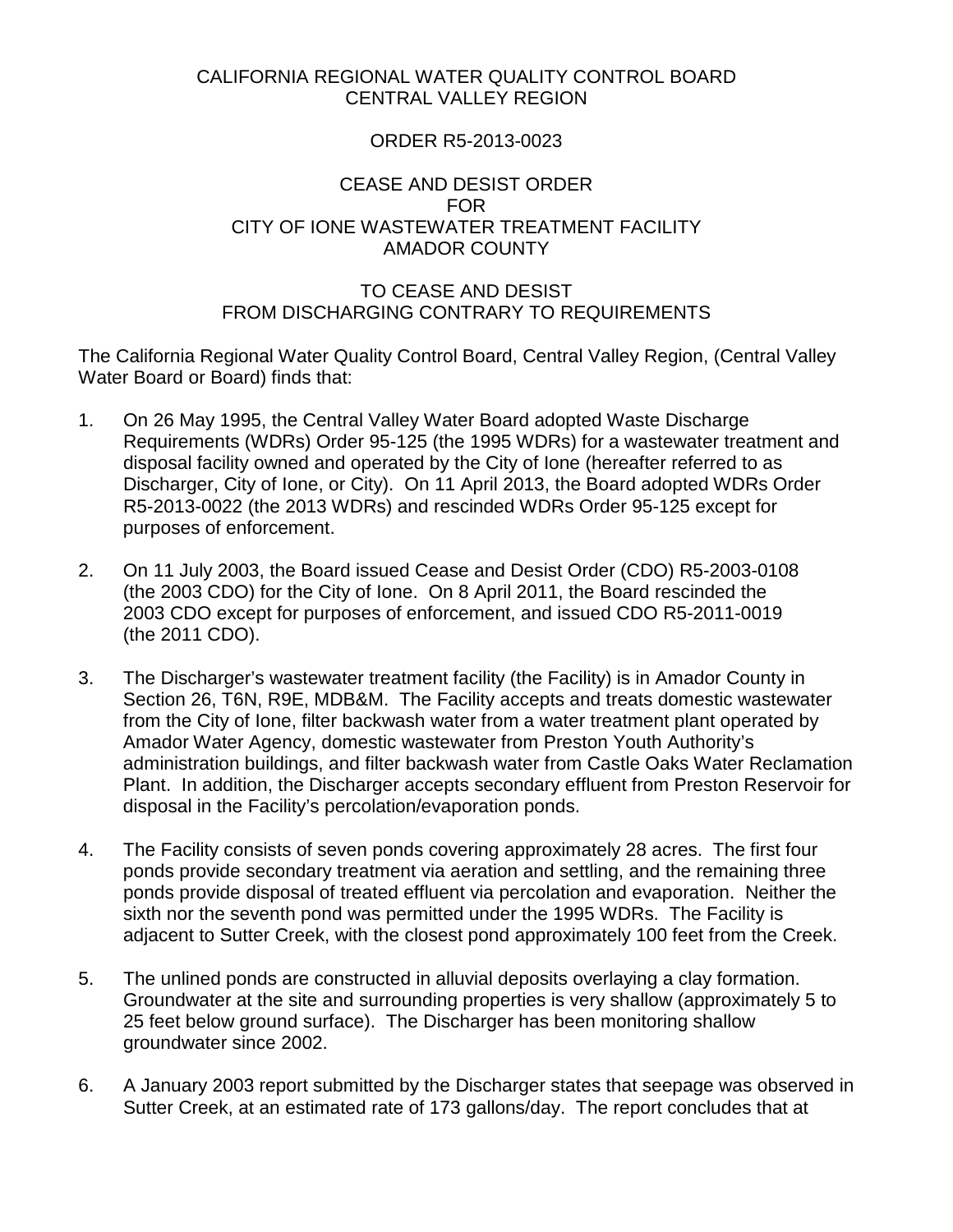times of very low flow, or no flow, there is the potential for groundwater to flow from the area underlying the wastewater treatment facility into the creek<sup>[1](#page-1-0)</sup>. It is likely that this seepage contains constituents which are present as a consequence of the treatment and discharge of waste in unlined ponds<sup>[2](#page-1-1)</sup>. The indirect discharge (seepage) of polluted groundwater is in violation of Prohibition A.1 of both the 1995 WDRs and the 2013 WDRs.

- 7. Groundwater monitoring shows that the discharge of wastewater has polluted the groundwater underneath and downgradient of the facility. The main constituents of  $\overline{\text{concern}}$  are iron and manganese. The background monitoring well<sup>[3](#page-1-2)</sup> contains dissolved iron at an average concentration of 1[4](#page-1-3) ug/l, while the downgradient well<sup>4</sup> has an average concentration of 3,800 ug/l. The secondary Maximum Contaminant Level for iron is 300 ug/l. A similar situation exists for manganese. The background well contains an average concentration of 7 ug/l of dissolved manganese, while the downgradient well<sup>5</sup> has an average concentration of 5,500 ug/l, which far exceeds the secondary maximum contaminant level of 50 ug/l. The groundwater monitoring data therefore indicates that the discharges from the Facility are causing a condition of pollution in the groundwater.
- 8. It is unknown when the Discharger constructed wastewater disposal Pond 6. However, wastewater disposal Pond 7 was constructed in the early 2000's. The City did not submit a Report of Waste Discharge (RWD) prior to the construction or use of these ponds, which is considered a violation of WDRs Order 95-125 and of the Water Code. The 2013 WDRs permit the use of these ponds.
- 9. At times of the year, the shallow groundwater is close to ground surface in the vicinity of the Facility. Board staff has received complaints of surfacing effluent in the vicinity of Pond 7. The City's 2010 models showed that the facility expansion proposed at that time would cause the local water table to rise as much as two feet, and would result in seasonal surfacing of wastewater at the southern end of the Facility. Surfacing wastewater would be a violation of both the 1995 WDRs and the 2013 WDRs.

# **2001-2003 Enforcement Actions**

10. Sutter Creek flows from east to west approximately 100 feet north of the northernmost of the Facility's ponds. Beginning in September 2000, Board staff observed seepage entering the creek along the southern bank of Sutter Creek that might have been evidence of a discharge of effluent from the Facility's ponds to Sutter Creek. However, creek water analyses completed by both the Discharger and staff did not conclusively show evidence of wastewater in the seepage. During a 21 September 2001 inspection, staff observed that the Discharger had begun construction of the seventh percolation pond without submitting a RWD which must be submitted to the Board pursuant to

<span id="page-1-0"></span>Finding No. 9 of CDO R5-2011-0019.

<span id="page-1-1"></span> $2$  Finding No.19 of CDO R5-2011-0019.

<span id="page-1-3"></span><span id="page-1-2"></span> $3$  Data obtained from MW-1 for the period of March 2009 through September 2012.<br> $4$  Data obtained from MW-3A for the period of March 2009 through September 2012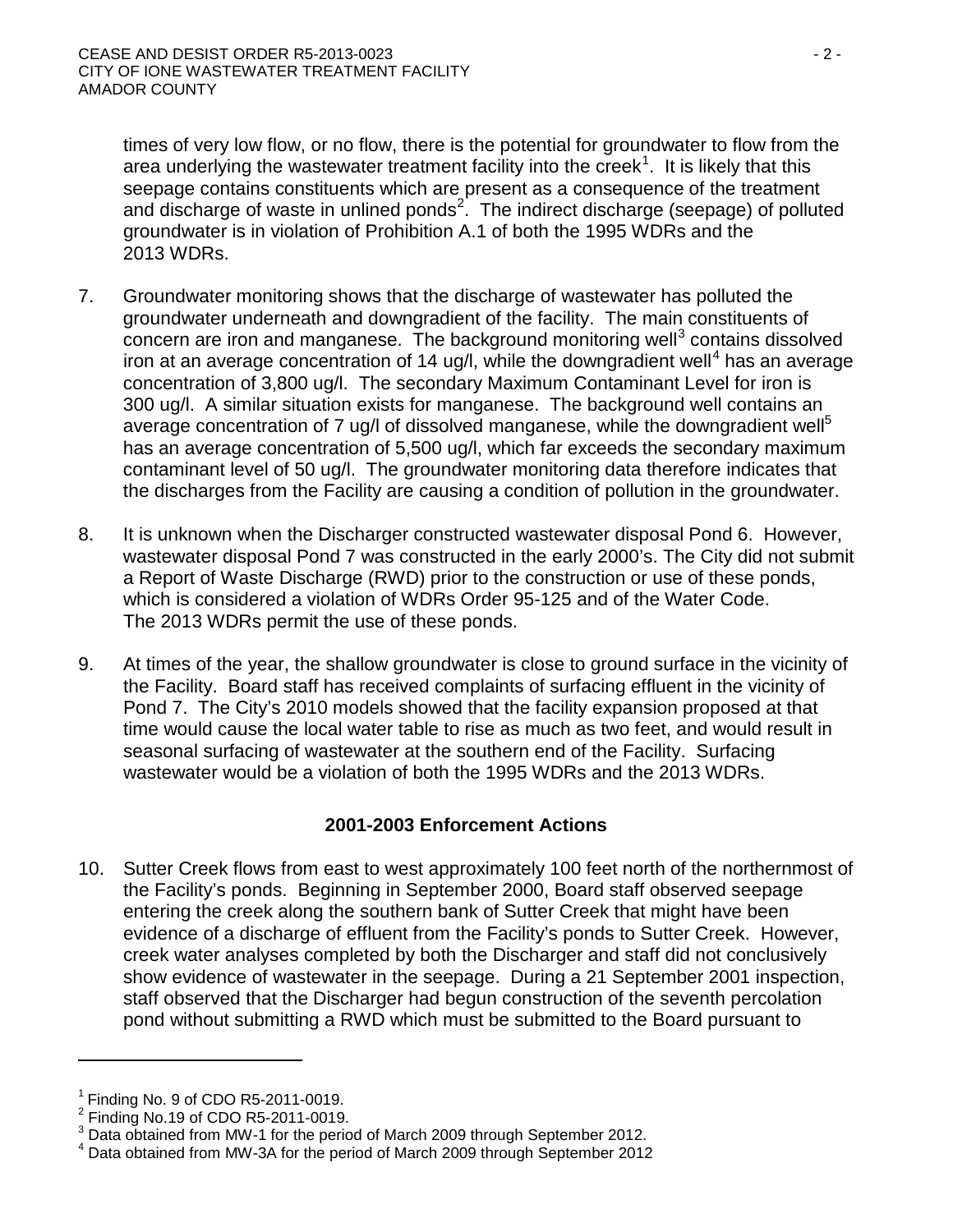Water Code section 13260 when there is any material change in the character, location, or volume of a discharge. Staff advised the Discharger that the WDRs would have to be revised before any wastewater was discharged into the pond. However, the Discharger began using the pond without obtaining regulatory coverage for the expanded facility.

- 11. On 9 October 2001, the Executive Officer issued an Order pursuant to Water Code section 13267 (the 13267 Order), requiring the Discharger to submit: a groundwater monitoring well installation work plan by 1 December 2001; a monitoring well installation report within 60 days of Board staff's approval of the work plan; and a complete RWD (to address the new pond) by 15 April 2002. The Discharger installed the monitoring wells but did not submit the RWD.
- 12. On 21 January 2003, the Discharger submitted a *Hydrogeologic and Geotechnical Report.* The report documented the installation of groundwater monitoring wells and provided an assessment of potential seepage to Sutter Creek. Based on the subsurface investigation, groundwater levels, and in situ hydrogeologic testing, the report stated that shallow groundwater immediately adjacent to and downgradient of the ponds exhibited increased mineral concentrations<sup>[5](#page-2-0)</sup>. At the time of the investigation, seepage was observed in Sutter Creek<sup>[6](#page-2-1)</sup>. The report estimated the seepage rate to be approximately 1[7](#page-2-2)3 gallons per day<sup>7</sup> into the creek. The report concluded that, at times of very low flow or no flow, there is a potential for groundwater to flow from the area underlying the wastewater treatment facility to the creek ${}^{8}$  ${}^{8}$  ${}^{8}$ . The report did not include recommendations for further evaluation, nor did it propose facility improvements to stop the seepage discharge into the creek.

# **2003 CDO and Violations of the CDO**

- 13. On 11 July 2003, the Central Valley Water Board issued the 2003 CDO due to concerns regarding the discharge of polluted groundwater to Sutter Creek, the unauthorized degradation of groundwater quality beneath the Facility, and failure to submit a RWD as required by the 13267 Order.
- 14. The 2003 CDO required that the Discharger come into compliance with Discharge Prohibition A.1 and the Groundwater Limitations of the 1995 WDRs no later than 30 December 2005. The 2003 CDO also required that the Discharger comply with a schedule for submittal of certain technical reports.
- 15. However, the Discharger did not come into compliance with Discharge Prohibition A.1 of the 1995 WDRs by 30 December 2005, and therefore violated the 2003 CDO.

<sup>&</sup>lt;sup>5</sup> Wallace Kuhl Associates, Hydrogeologic and Geotechnical Report, page 2.<br><sup>6</sup> Wellace Kuhl Associates, Hydrogeologic and Cestechnical Benert, Plate 6.

<span id="page-2-1"></span><span id="page-2-0"></span> $6$  Wallace Kuhl Associates, Hydrogeologic and Geotechnical Report, Plate 6.

<span id="page-2-2"></span> $\frac{7}{7}$  Wallace Kuhl Associates, Hydrogeologic and Geotechnical Report, pages 3-7.

<span id="page-2-3"></span><sup>&</sup>lt;sup>8</sup> Wallace Kuhl Associates, Hydrogeologic and Geotechnical Report, page 10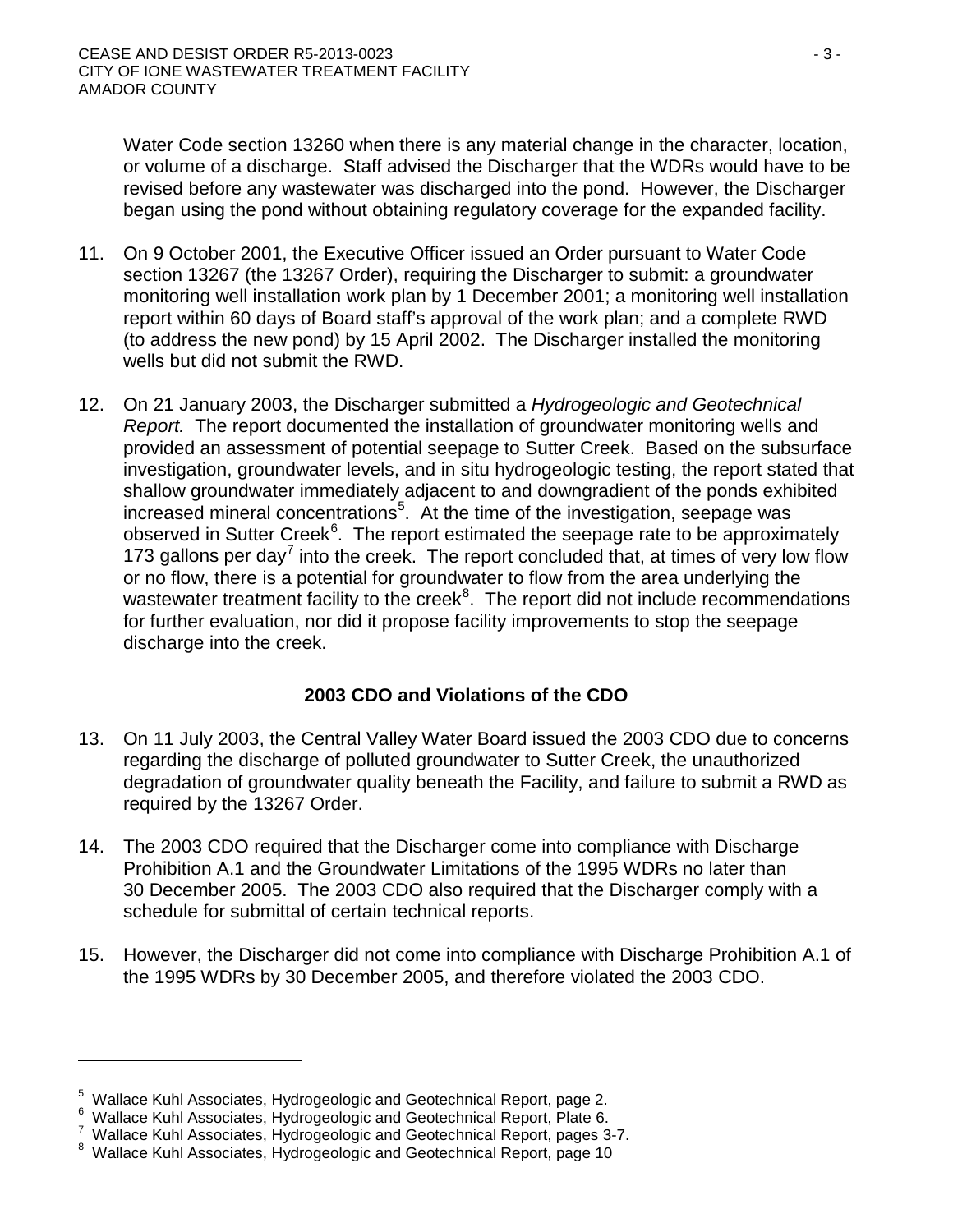- 16. The technical studies and monitoring completed since adoption of the 2003 CDO show that the unlined treatment and disposal ponds created a localized groundwater "mound" that causes shallow groundwater beneath the Facility's ponds to flow towards Sutter Creek, where it seeps into the creek channel during periods when natural flows in the creek are low.
- 17. The Discharger did not come into compliance with the Groundwater Limitations of the 1995 WDRs, in violation of the 2003 CDO.
- 18. The Discharger's groundwater monitoring data and technical reports show that the shallow groundwater contains elevated concentrations of iron and manganese downgradient of the Facility. Specifically, monitoring wells MW2 and MW3A are downgradient of the Facility's ponds, as well as directly adjacent to, and upgradient of, Sutter Creek. These wells consistently have dissolved iron and manganese concentrations greater than the background well. The following table summarizes dissolved iron and manganese concentrations between March 2009 and September  $2012^9$  $2012^9$ .

|                            | <b>Monitoring Wells and Locations</b> |                        |                           |                  |
|----------------------------|---------------------------------------|------------------------|---------------------------|------------------|
| Constituent                | MW-1<br>(Background)                  | MW-2<br>(Downgradient) | $MW-3A$<br>(Downgradient) | Secondary<br>MCL |
| Dissolved Iron             |                                       |                        |                           |                  |
| Range of Results           | $ND<5$ to 31                          | 25 to 2,100            | ND<50 to 6,800            | 300              |
| Mean Results               | 13.9                                  | 1.940                  | 3.820                     |                  |
| <b>Dissolved Manganese</b> |                                       |                        |                           |                  |
| Range of Results           | $ND<5$ to 28                          | 3,100 to 4,600         | 3,000 to 6,500            | 50               |
| Mean Result                | 6.9                                   | 3.920                  | 5.510                     |                  |

#### **Dissolved Iron and Manganese Concentrations in Groundwater(µg/L)**

These results show that the discharge has caused dissolved iron and manganese in shallow groundwater to exceed the secondary MCLs, in violation of the groundwater limitations. Although iron and manganese are not present in the Facility's effluent at high concentrations, the presence of degradable organic matter in the wastewater depletes oxygen, which creates reducing conditions in the groundwater mound beneath the WWTF's ponds. Reducing conditions promote dissolution of iron and manganese. These minerals are naturally present in the soil beneath the ponds. This mechanism of groundwater degradation was acknowledged in the December 2009 Final EIR, which states:

*Dissolved iron and manganese levels* [in shallow groundwater] *are likely a result of anaerobic decomposition of biological material. This decomposition occurs either in the anaerobic zone at the bottom of the existing treatment ponds or subsurface as effluent enters the groundwater at the percolation ponds*. [10](#page-3-1)

<span id="page-3-0"></span>Prior to 2008, groundwater samples were not filtered before analysis for metals. Without filtration to remove clay and silt particles, analytical results for metals would include any metals contained within the minerals that form the soil.<br><sup>10</sup> City of Ione Wastewater Treatment Facility Final EIR, pages 2-36.

<span id="page-3-1"></span>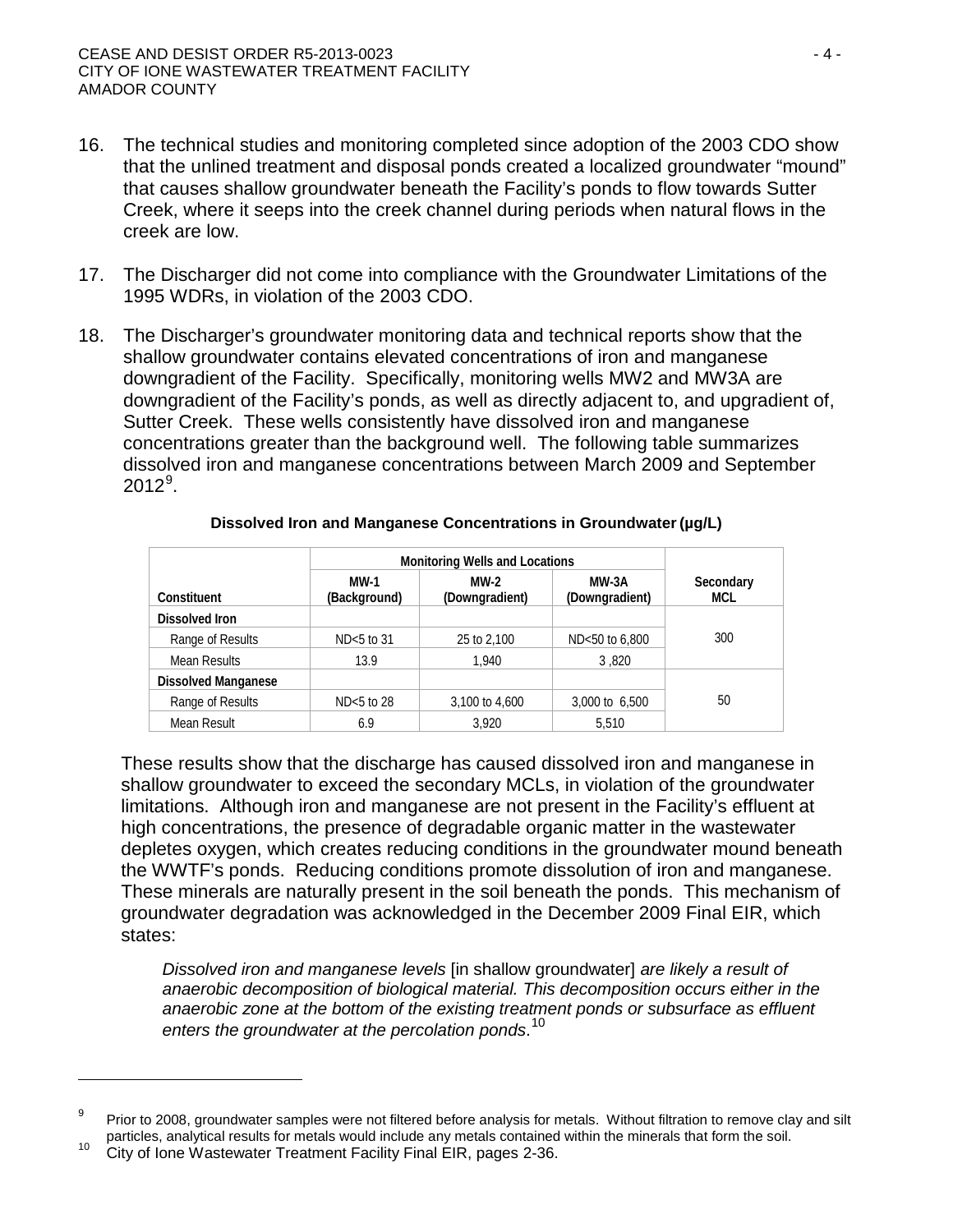Combined with the fact that MW-2 and MW-3A are approximately 100 feet upgradient of the portion of Sutter Creek where groundwater has been observed seeping into the creek, these data show that it is likely that the seepage contains constituents that are present as a consequence of the treatment and discharge of waste in unlined ponds. The Discharger's 1995 WDRs did not allow these impacts to occur, and the Discharger was required to eliminate the processes that resulted in the discharge of polluted groundwater to the creek. This could have been accomplished by eliminating the groundwater degradation or by eliminating the seepage.

- 19. The Discharger did not comply with Task 8 of the 2003 CDO. Task 8 required the submittal of a complete RWD with proposed improvements to bring the facility into compliance with the 1995 WDRs and the 2003 CDO. Board staff concurred that the proposed lined treatment ponds, tertiary treatment, and disinfection with ultraviolet light would greatly improve the effluent quality discharged to the percolation/evaporation ponds, which might reduce the level of groundwater degradation caused by the discharge. However, the Discharger did not show that the design would stop the seepage of degraded groundwater into Sutter Creek, and did not show that the proposed improvements would result in significantly lower concentrations of iron and manganese in the shallow groundwater.
- 20. The City had been in violation of its 1995 WDRs since 2001, had not complied with the 2003 CDO, and had not submitted a complete RWD. The Discharger had been unable to commit to a course of action to prevent groundwater pollution, wastewater seepage to Sutter Creek, and surfacing of wastewater. In addition, the Discharger continued to discharge wastewater to two unpermitted ponds in violation of the 1995 WDRs.

# **2011 CDO and Violations of the CDO**

- 21. As described above, the City failed to comply with the 2003 CDO. Although the Board had the option of issuing an administrative civil liability complaint to Ione for its failure to comply, the Board instead chose to adopt a new CDO that provided the City with a new timeline for compliance. On 8 April 2011, the Board adopted CDO R5-2011-0019, which requires, in part, that the City:
	- a. Address the three underlying compliance issues: groundwater pollution with iron and manganese; seepage of polluted groundwater into Sutter Creek; and the construction and use of a two unpermitted effluent disposal ponds;
	- b. Submit a Seepage Discharge Compliance Plan by 30 January 2012; and
	- c. Construct facility improvements that will effectively stop the mobilization and discharge of iron and manganese, and either:
		- i. Stop any indirect discharge (seepage) of degraded groundwater to Sutter Creek that is in violation of the Clean Water Act; or
		- ii. Obtain an NPDES Permit that regulates the indirect discharge of degraded groundwater to Sutter Creek.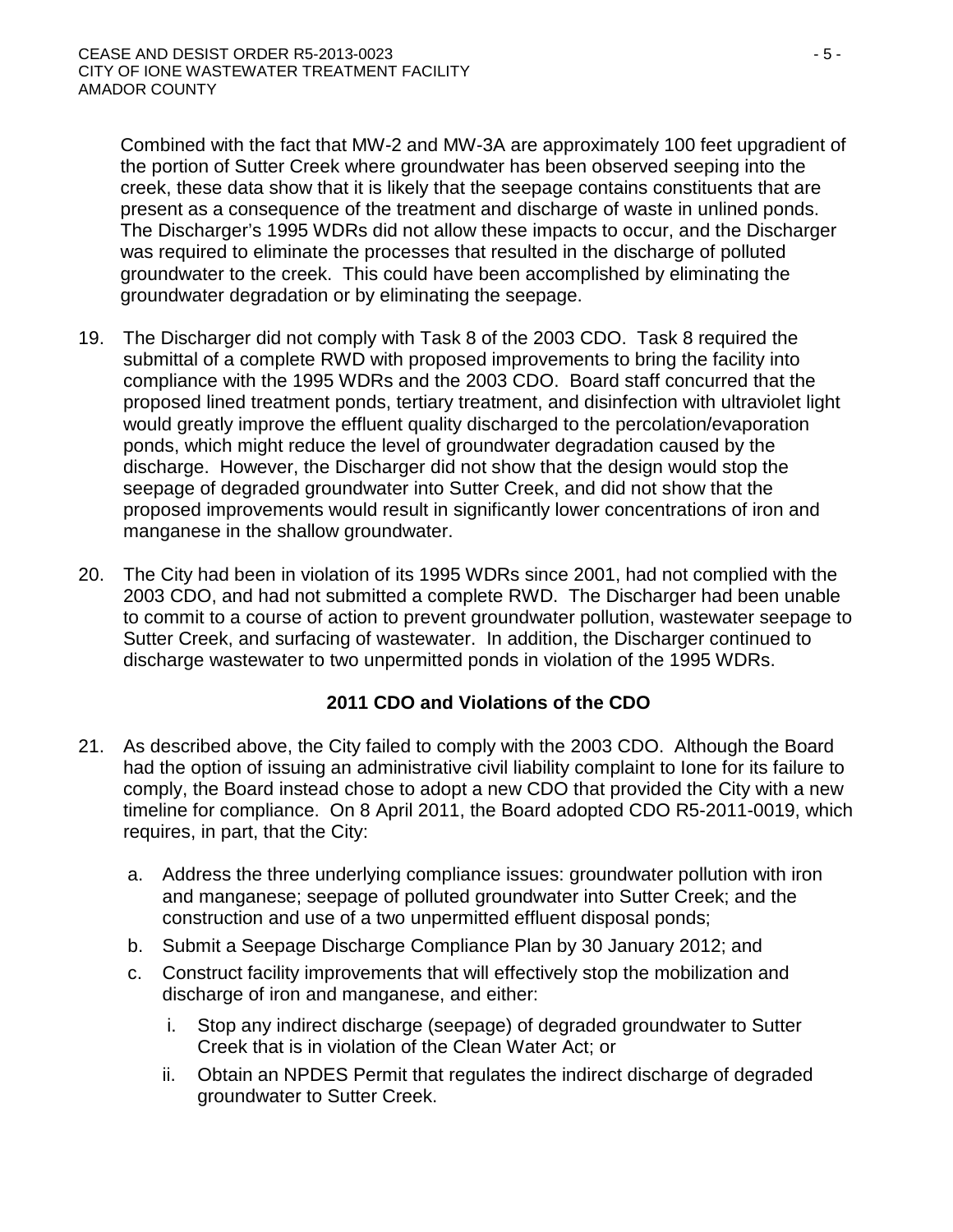- 22. The City chose option (i), above, and therefore the CDO required that the City submit a RWD by 30 May 2012 and then by 30 October 2013, certify that (a) the facility upgrades have been completed, (b) the facility does not discharge to Sutter Creek in violation of the Clean Water Act, and (c) any groundwater degradation that occurs due to treatment and disposal of wastewater is consistent with State Water Board Resolution 68-16.
- 23. The City of Ione did not submit the RWD until 30 July 2012. Staff's review found that the RWD did not meet the criteria of the 2011 CDO, and therefore the City had failed to meet its obligation to submit a complete RWD by 30 May 2012. The Discharger subsequently submitted a revised RWD on 28 September 2012, which staff determined to be satisfactory.

## **2012 Administrative Civil Liability**

24. On 10 September 2012, the Executive Officer issued Administrative Civil Liability Complaint R5-2012-0558 for \$143,552 to the City of Ione for failure to submit a complete RWD as required by the 2011 CDO. On 10 January 2013, the matter was settled when the Assistant Executive Officer signed the Final Settlement Agreement and Stipulation. The City of Ione was assessed a civil liability of \$123,818. Of that amount, \$61,909 was paid into the Cleanup and Abatement Account and the remaining \$61,909 will be permanently suspended after the City completes an Enhanced Compliance Action (the Preston Avenue Sewer Slip Lining Project).

# **Ione's Proposal**

- 25. During 2012, the City submitted multiple RWDs and participated in a number of meetings with Board staff to discuss proposed upgrades designed to bring the Facility into compliance with the 2011 CDO and the 2003 WDRs. Because none of the City's proposals meet the timeline set forth in the 2011 CDO, this 2013 CDO is necessary to allow the City additional time to come into compliance. Based on the City's submittals and meetings, the information outlined below is a summary the City's proposal as it relates to groundwater quality. The City of Ione proposes to:
	- a. Construct and operate two new water recycling land application areas (LAAs), which would include an 11-acre area referred to as the WWTF Field and a 67-acre parcel known as the Town Field;
	- b. Install and operate a sodium hypochlorite injection system and contact chamber for effluent disinfection prior to land application;
	- c. Install and operate additional aerators in treatment Ponds 1 through 3 to achieve the horsepower shown in the table below:

| <b>AVIULIUII VUDUVILI</b> |                   |         |         |           |  |
|---------------------------|-------------------|---------|---------|-----------|--|
|                           | Pond <sub>1</sub> | Pond 2  | Pond 3  | Pond 4    |  |
| <b>Existing Capacity</b>  | 15 HP             | 7.5 HP  | 7.5 HP  | 7.5 HP    |  |
| <b>Upgraded Capacity</b>  | 30 HP             | 27.5 HP | 17.5 HP | No change |  |

#### **Aeration Capacity**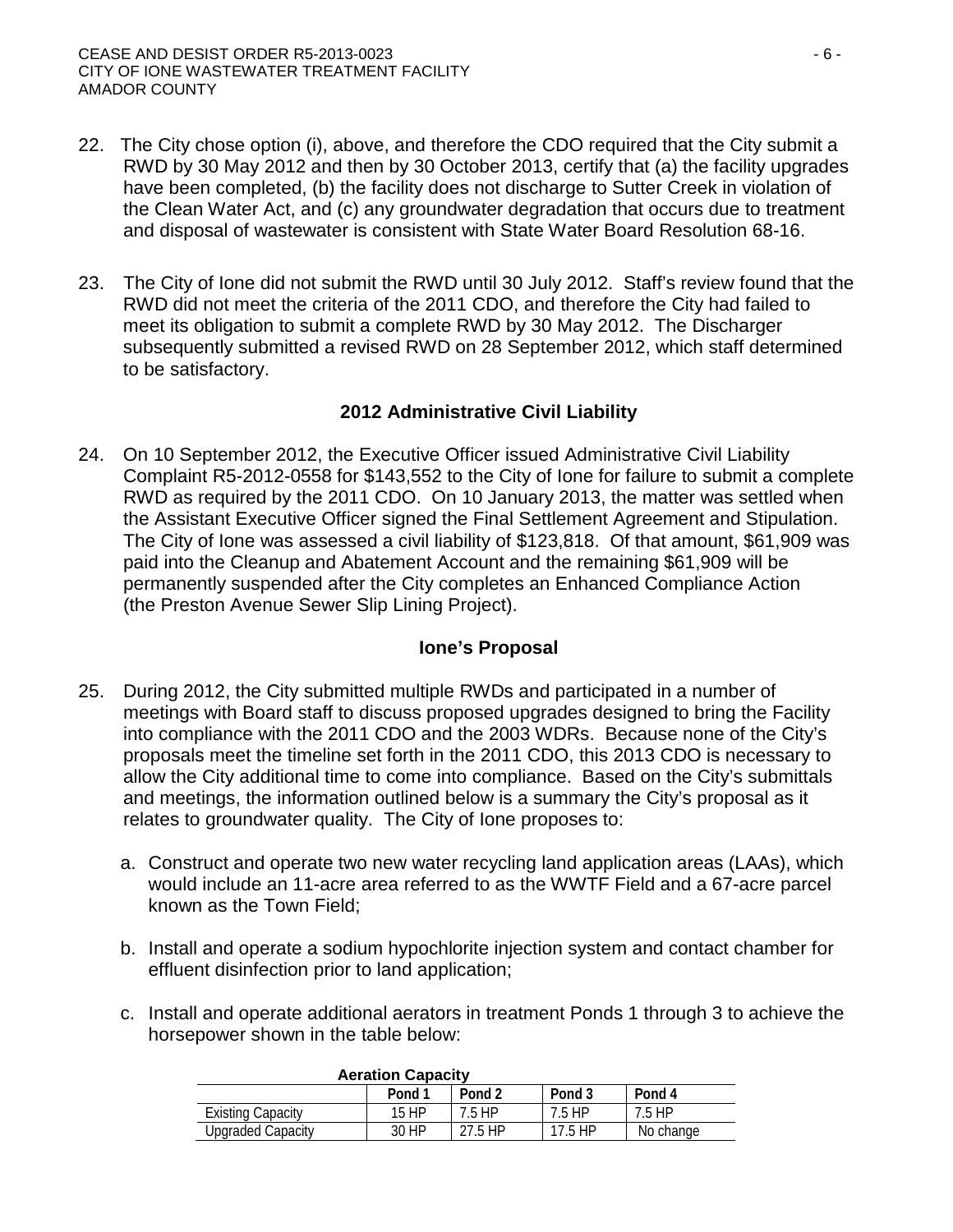- d. Install and operate a mixer unit in Pond 5 (this task was completed June 2012).
- e. Remove anoxic soil and sludge from Pond 5 and sludge from Pond 6, and subsequently backfill and compact with clean fill to bring the bottom of these two ponds to an elevation above the seasonal high groundwater level.
- f. Monitor, on a monthly basis for one year, at Ponds 5, 6, and 7 using field instruments to measure dissolved oxygen (DO), oxygen reduction potential (ORP), and sludge depths.
- g. Install a new groundwater monitoring well (MW-2A) between Ponds 1 and 5 in July 2013.
- h. Monitor, on a monthly basis for one year, at groundwater wells MW-2, MW-2A, MW-3, and MW-3A<sup>[11](#page-6-0)</sup> for pH, electrical conductivity (EC), DO, ORP, total dissolved solids (TDS), stable isotopes, total and fecal coliform, nitrate as nitrogen, total Kjeldahl nitrogen (TKN), chloride, sodium, and dissolved boron, iron and manganese.
- i. If improvements in groundwater quality are not seen within one year, then 2-4 feet of clean soil will be added to the bottom of Pond 5.
- j. If groundwater quality is not improved after the placement of the soil, then the City will no longer percolate wastewater as a disposal method (either the percolation ponds will be backfilled or they will be converted to lined storage ponds).
- k. As part of Phase II capacity improvements, construct a 17 million gallon clay-lined pond, remove the 11-acre WWTF Field as a LAA, and construct and operate two new LAAs (56 acres total).

# **Rationale for 2013 CDO**

- 26. The Central Valley Water Board's *Water Quality Control Plan for the Sacramento River and San Joaquin River Basins*, Fourth Edition, revised September 2009 (the Basin Plan), designates beneficial uses, includes water quality objectives to protect the beneficial uses, and includes implementation plans to implement the water quality objectives.
- 27. Surface water drainage from the facility is to Sutter Creek, a tributary of the Cosumnes River. The beneficial uses of the Cosumnes River, as stated in the Basin Plan, are municipal and domestic supply, irrigation, stock watering, contact recreation, canoeing and rafting, other noncontact recreation, warm and cold freshwater habitat, warm and

<span id="page-6-0"></span> $11$  The City initially proposed increased monitoring for all four wells, but recently revised its proposal to monitor only wells MW-2 and MW-2A. However, this Order requires the accelerated monitoring of all four wells in order to evaluate the effectiveness of the City's remedial activities.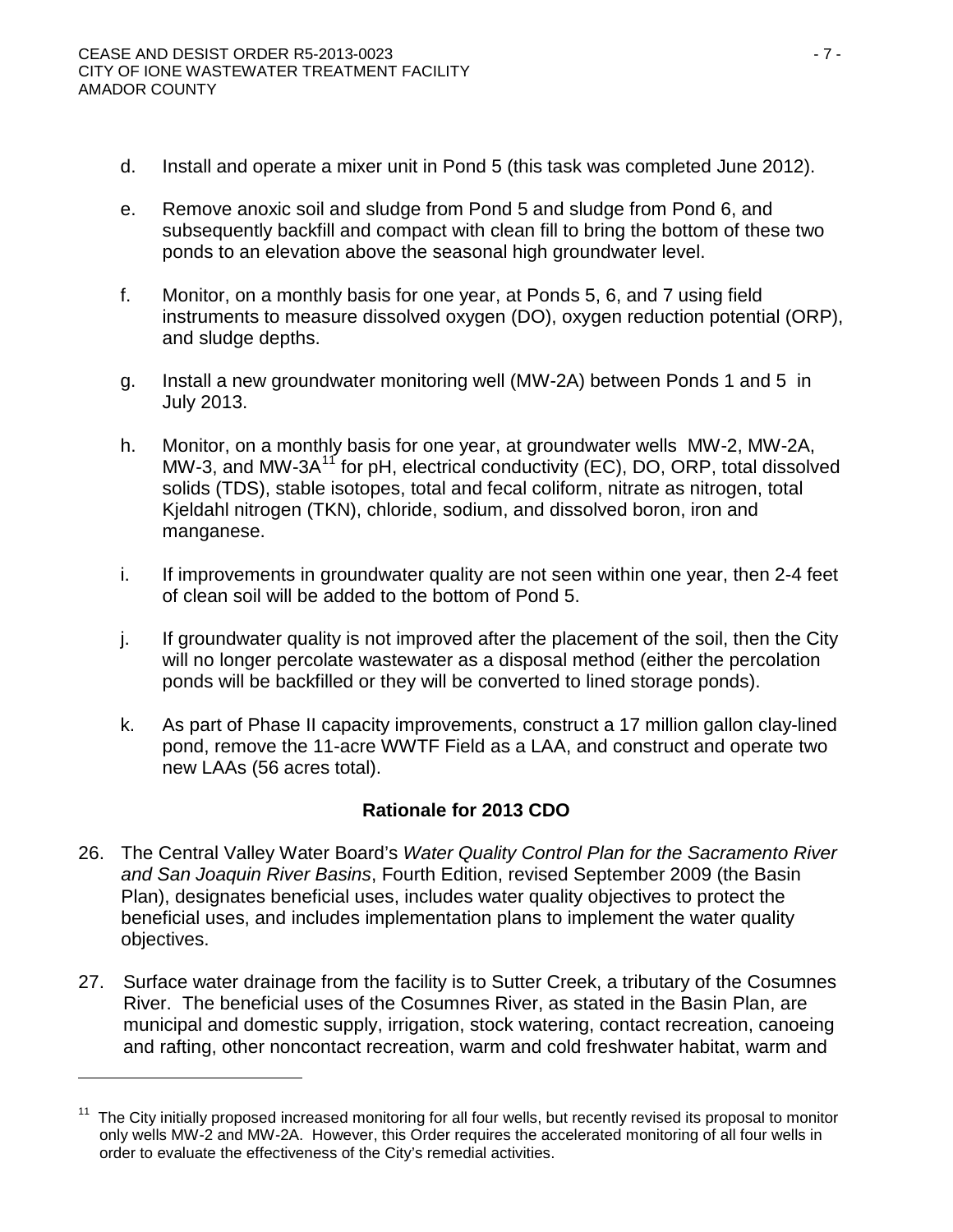cold migration, warm and cold spawning, and wildlife habitat.

The beneficial uses of underlying groundwater are municipal and domestic water supply, agricultural supply, industrial service supply, and industrial process supply.

- 28. The 2013 WDRs establish flow limits, groundwater quality limits, and effluent quality limitations, permit the use of Ponds 6 and 7, and, after improvements are made, allow the City to discharge treated wastewater to land application areas. However, the City cannot immediately comply with Prohibition A.1, Groundwater Limitation D.2, Discharge Specification E.1, or Discharge Specification E.3 of the 2013 WDRs.
	- a. Prohibition A.1 states: *Discharge of wastes to surface waters or surface water drainage courses is prohibited*.
	- b. Groundwater Limitation D.2 states, in part,: *Release of waste constituents from any portion of the WWTF shall not cause groundwater to… contain constituents in concentrations that exceed either the Primary or Secondary MCLs established therein.*
	- c. Discharge Specification E.1 states: *No waste constituent shall be released, discharged, or placed where it will be released or discharged, in a concentration or in a mass that causes violation of the Groundwater Limitations of this Order*.
	- d. Discharge Specification E.3 states: *Wastewater treatment, storage, and disposal shall not cause pollution or a nuisance as defined by Water Code section 13050.*
- 29. The 2003 CDO required that the City comply with WDRs Order 95-125, including the Prohibitions and the Groundwater Limitations in that Order, by December 2005. The City did not comply. The 2011 CDO gave the City additional time to comply with these Prohibitions and Groundwater Limitations, and set a compliance date of 30 October 2013. However, the City's current proposal still fails to ensure that the Facility will be in compliance with applicable regulations by 30 October 2013 (the compliance date specified in the 2011 CDO).
- 30. The City must make upgrades to its Facility to meet the groundwater limitations in the 2013 WDRs. The upgrades must ensure that discharges from the ponds do not result in exceedances of applicable secondary Maximum Contaminant Levels (MCLs) for dissolved iron (300 ug/L) and dissolved manganese (50 ug/L).
- 31. State Water Resources Control Board Resolution 68-16 (the Antidegradation Policy) prohibits the degradation of groundwater unless it has been shown that:
	- a. The degradation is consistent with the maximum benefit to the people of the state.
	- b. The degradation will not unreasonably affect present and anticipated future beneficial uses.
	- c. The degradation does not result in water quality less than that prescribed in state and regional policies, including violation of one or more water quality objectives, and
	- d. The discharger employs best practicable treatment or control (BPTC) to minimize degradation.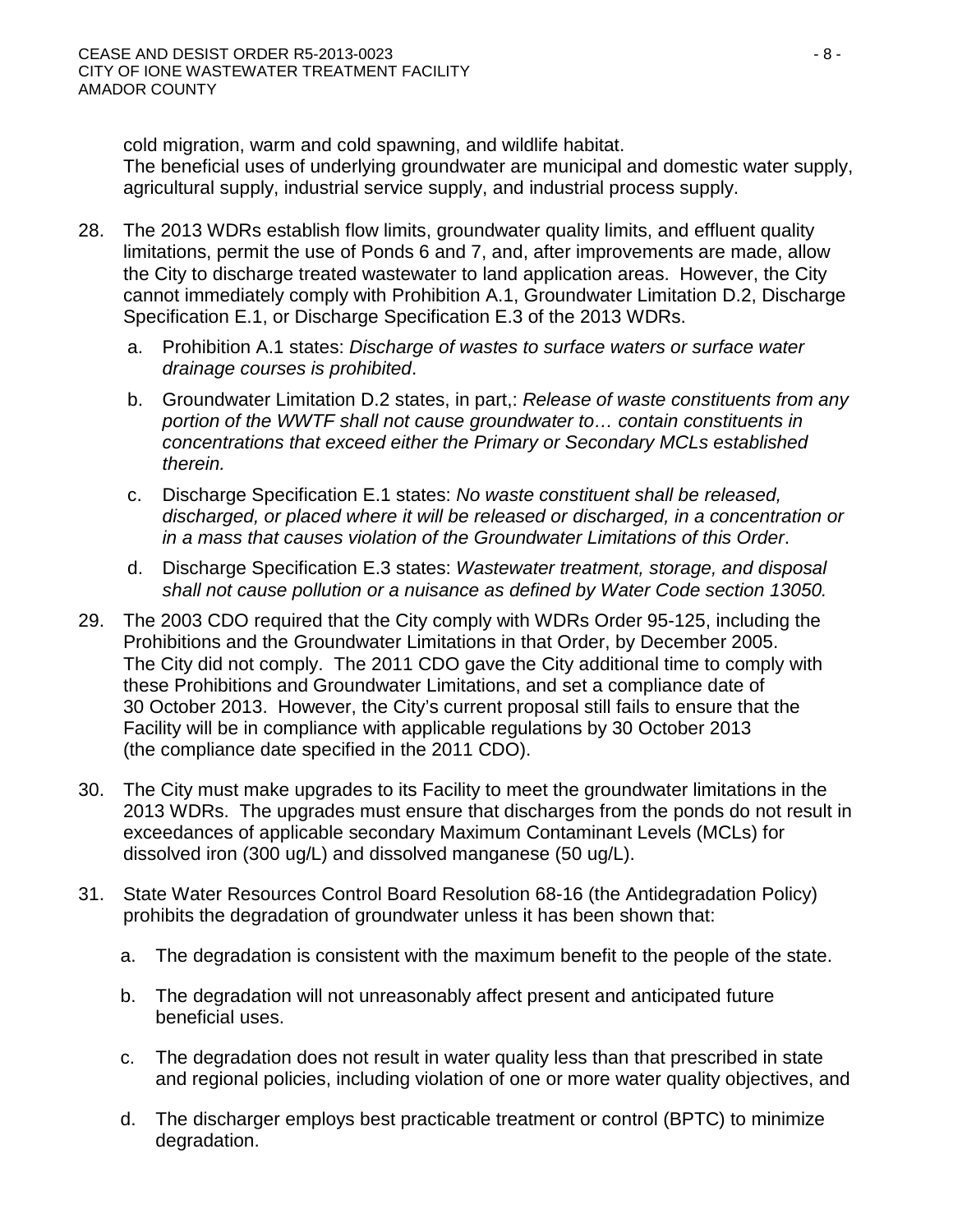In issuing the 2013 WDRs, the Board found that any degradation authorized by the WDRs was consistent with the maximum benefit to the people of the State, and that the City was employing treatment or control of the wastes in its discharge that could be considered "best practicable treatment or control" of the wastes. However, because the City's discharges are causing groundwater beneath the Facility to exceed applicable secondary MCLs, the City's discharges are currently unreasonably affecting beneficial uses of the underlying groundwater, and are not in compliance with state and regional policies (secondary MCLs are applicable water quality objectives). This companion CDO sets forth a scope and schedule of work that will ensure that the City's discharges will not allow iron and manganese concentrations to impact beneficial uses in the shallow groundwater, and will ensure that the discharges will be in compliance with applicable state and regional policies.

- 32. The *Policy for Application of Water Quality Objectives*, in Chapter IV of the Basin Plan, states that the Board is under an obligation to require that actions undertaken by Dischargers to ensure compliance with applicable water quality objectives be conducted in a timeframe that is as short as practicable.
- 33. Title 27 of the California Code of Regulations (hereafter Title 27) contains regulatory requirements for the treatment, storage, processing, and disposal of solid waste. However, Title 27 exempts certain activities from its provisions. In the 2013 WDRs, the Board found, *inter alia*, that Ponds 5, 6, 7 could qualify for the "wastewater" exemption found in section 20090(b) of Title 27. However, the wastewater exemption only applies when discharges from these ponds are in compliance with the Basin Plan. Without the improvements mandated by this CDO, discharges from these ponds would not be in compliance with the Basin Plan, because the discharges are currently causing groundwater to exceed applicable secondary MCLs. This CDO is therefore needed to ensure that the Title 27 wastewater exemption will be applicable to Ponds 5, 6, 7 after the upgrades mandated by this CDO are completed.
- 34. On 12 March 2013, the Discharger submitted a report titled *Projected Statistically Significant Manganese and Iron Concentration Changes in Monitoring Wells, City of Ione, Wastewater Treatment Plant* (the Expected Concentration Change Report). The Expected Concentration Change Report provides an estimated range of travel times for groundwater moving from the western edge of Pond 5 in the downgradient direction, and predicts the estimated changes in manganese and iron concentrations in monitoring wells MW-2, MW-2A, MW-3, and MW-3A after the Discharger removes the sludge and aerates/mixes the wastewater in Pond 5. The Expected Concentration Change Report provides a range of projected concentrations expected to be found in the four monitoring wells in October 2014, October 2015, October 2016, and October 2017. The report does not consider the Discharger's proposal to add two feet of soil to the bottom of pond 5. This Order incorporates the least restrictive concentration in the estimated range as the manner of determining whether the Discharger's proposed improvements have the potential to result in compliance with the Groundwater Limitations of the WDRs.
- 35. Because the Discharger has not yet determined site-specific hydraulic conductivity or porosity values, a range of published values were used in the Expected Concentration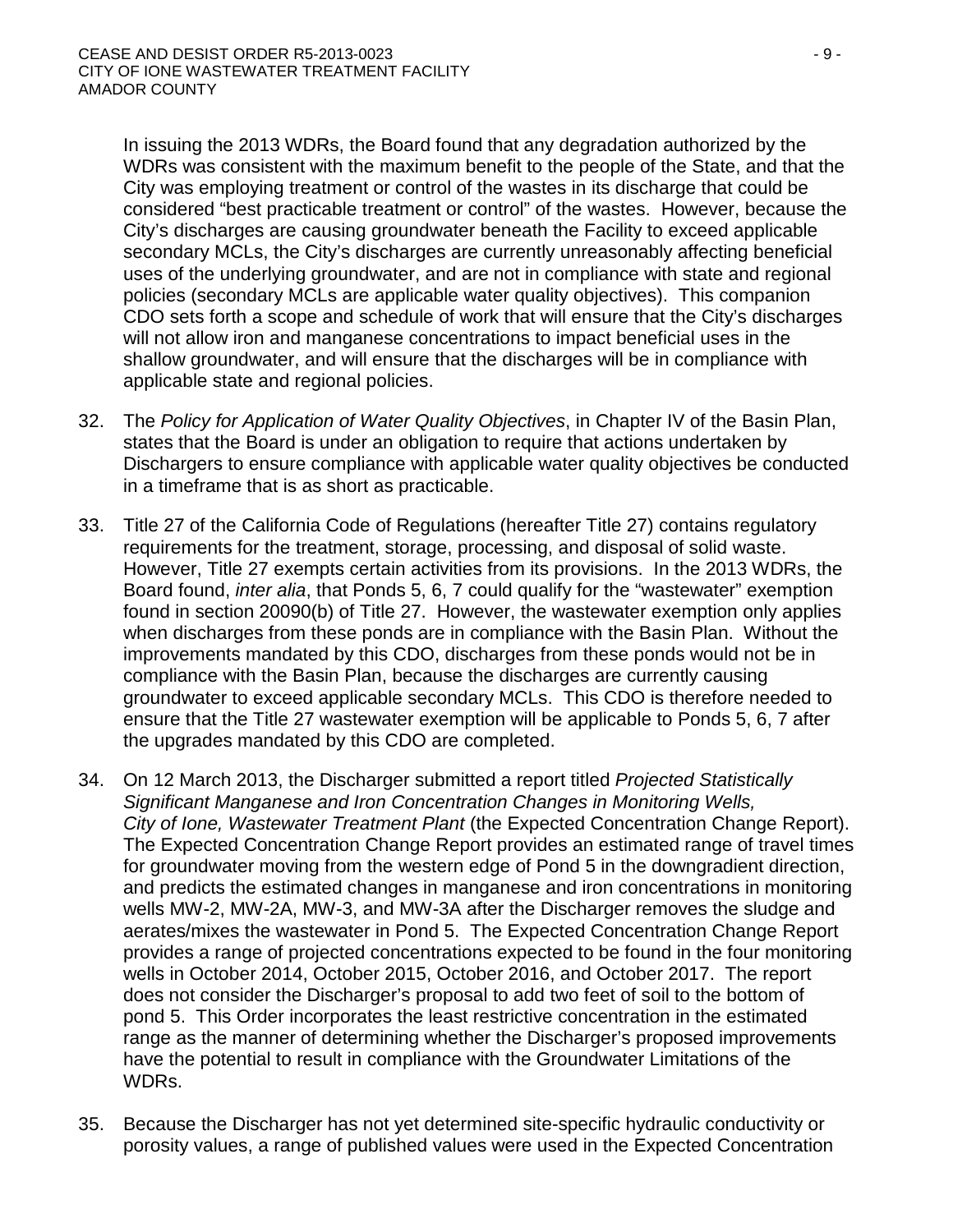Change Report to calculate expected groundwater travel times. This has resulted in a wide range of estimated travel times to each well; for example, the estimated travel time from the edge of Pond 5 to well MW-3 ranges from 155 days to 2,322 days. This Order requires the Discharger to conduct a site-specific aquifer test, or approved equivalent study, to refine the travel time estimates contained in the Expected Concentration Change Report.

36. The City's compliance proposal, outlined above in Finding No. 25, includes a component where the City would add 2 to 4 feet of clean soil to the bottom of Pond 5 if improvements in groundwater quality are not seen within one year. However, the addition of 2 to 4 feet of clean soil to the bottom of Pond 5 was not a factor that was included in the City's analysis of expected concentration values reported to the Board in the Expected Concentration Change Report. Furthermore, the Board has included the most conservative values (i.e., the longest travel times) from the Expected Concentration Change Report into the compliance timeline specified in this CDO. Because the Board has opted to integrate the conservative end of the expected concentration ranges into the compliance schedule of this Order, and because the estimated concentrations ranges were not calculated based on the predicted effect of adding 2 to 4 feet of clean soil to the bottom of Pond 5, this Order does not require the Discharger to do so. However, the City has the option to voluntarily add clean soil to the bottom of Pond 5 at any time, should the City conclude that this measure will help the Facility to come into compliance with applicable requirements.

### **Other Regulatory Considerations**

37. Water Code section 13301 states, in relevant part:

When a regional board finds that a discharge of waste is taking place or threatening to take place in violation of requirements or discharge prohibitions prescribed by the regional board or the state board, the board may issue an order to cease and desist and direct that those persons not complying with the requirements or discharge prohibitions (a) comply forthwith, (b) comply in accordance with a time schedule set by the board, or (c) in the event of a threatened violation, take appropriate remedial or preventive action. In the event of an existing or threatened violation of waste discharge requirements in the operation of a community sewer system, cease and desist orders may restrict or prohibit the volume, type, or concentration of waste that might be added to such system by discharges who did not discharge into the system prior to the issuance of the cease and desist order. Cease and desist orders may be issued directly by a board, after notice and hearing.

38. Water Code section 13267 (b) states:

In conducting an investigation specified in subdivision (a), the regional board may require that any person who has discharged, discharges, or is suspected of having discharged or discharging, or who proposes to discharge waste within its region, shall furnish, under penalty of perjury, technical or monitoring program reports which the regional board requires. The burden, including costs, of these reports shall bear a reasonable relationship to the need for the report and the benefits to be obtained from the reports. In requiring those reports, the regional board shall provide the person with a written explanation with regard to the need for the reports, and shall identify the evidence that supports requiring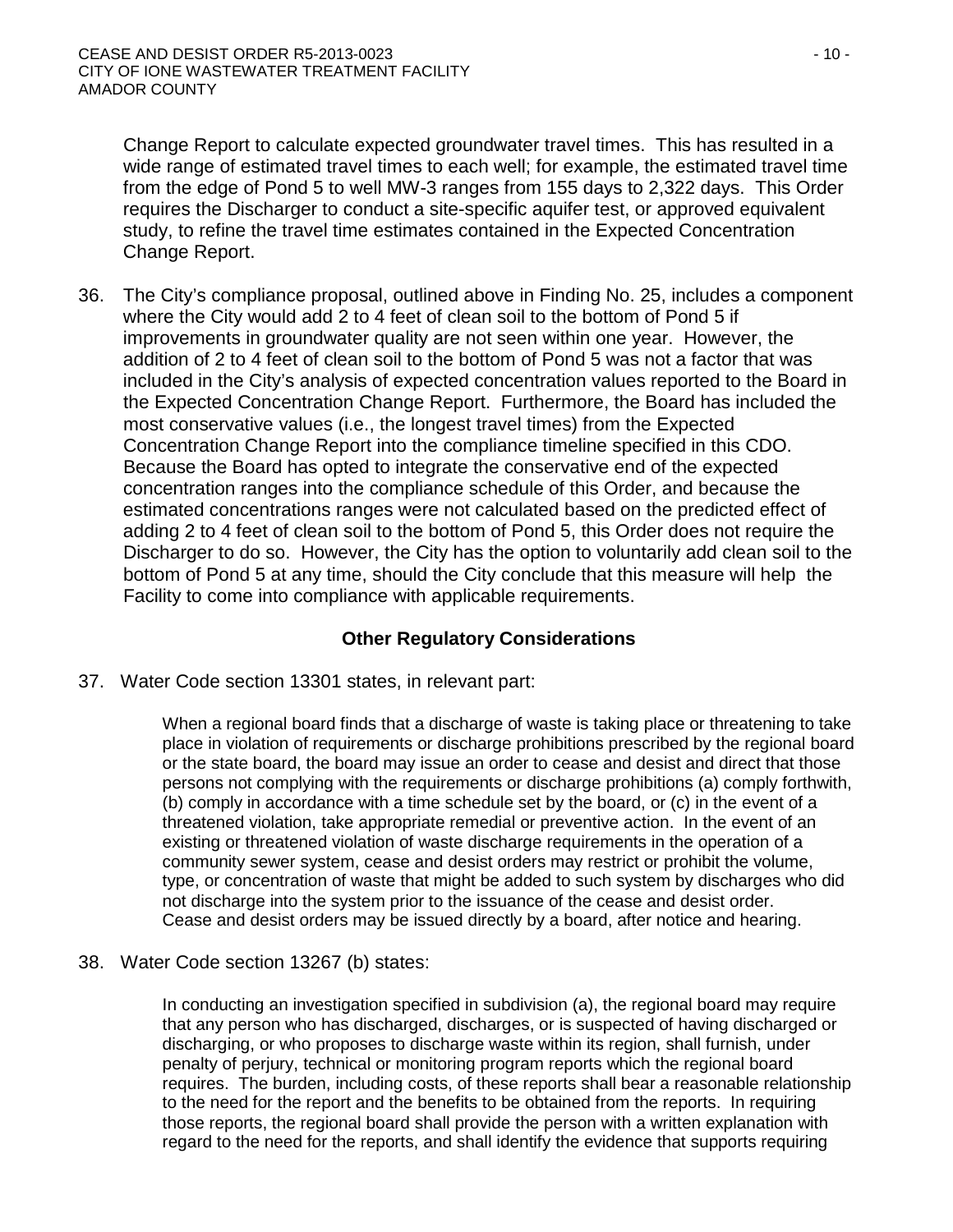that person to provide the reports.

- 39. The technical reports required by this Order are necessary to assure compliance with both this Order and the WDRs, and to ensure protection of public health and safety. The Discharger owns and operates the facility that discharges the waste subject to this Order.
- 40. Issuance of this Order is an enforcement action of a regulatory agency, and therefore, is exempt from the provisions of the California Environmental Quality Act (Pub. Resources Code § 21000 et seq.), in accordance with California Code of Regulations, title 14, section 15321(a)(2).

**IT IS HEREBY ORDERED** that, pursuant to Water Code sections 13301 and 13267, the City of Ione, its agents, successors, and assigns shall implement the following measures necessary to ensure long-term compliance with WDRs Order R5-2013-0022.

This Cease and Desist Order rescinds and replaces Cease and Desist Order R5-2011-0019 except for the purpose of enforcing violations that have occurred to date.

Any person signing a document submitted to comply with this Order shall make the following certification:

*I certify under penalty of law that I have personally examined and am familiar with the information submitted in this document and all attachments and that, based on my knowledge and on my inquiry of those individuals immediately responsible for obtaining the information, I believe that the information is true, accurate, and complete. I am aware that there are significant penalties for submitting false information, including the possibility of fine and imprisonment.*

- 1. **Effective immediately**, the Discharger shall comply with all requirements of WDRs Order R5-2013-0022, with the exception of Prohibition A.1 (as it relates to the discharge of degraded groundwater into Sutter Creek), Groundwater Limitation D.2, Discharge Specification E.1, and Discharge Specification E.3 as provided for in this Order below.
- 2. In accordance with the time schedule set forth in this Order and WDRs Order R5-2013-0022, the Discharger shall construct facility improvements that will effectively stop the mechanisms that result in the mobilization and discharge of iron and manganese in violation of the Groundwater Limitations of the 2013 WDRs; shall effectively stop any indirect discharge (seepage) of polluted groundwater to Sutter Creek; and shall bring the facility into compliance with the 2013 WDRs. In order to show that the Discharger's proposal is succeeding in a timely manner, the concentrations of iron and manganese in groundwater in monitoring wells MW-2, MW-2A, MW-3, and MW-3A shall not exceed certain numeric values by specific dates, as described in the paragraphs below.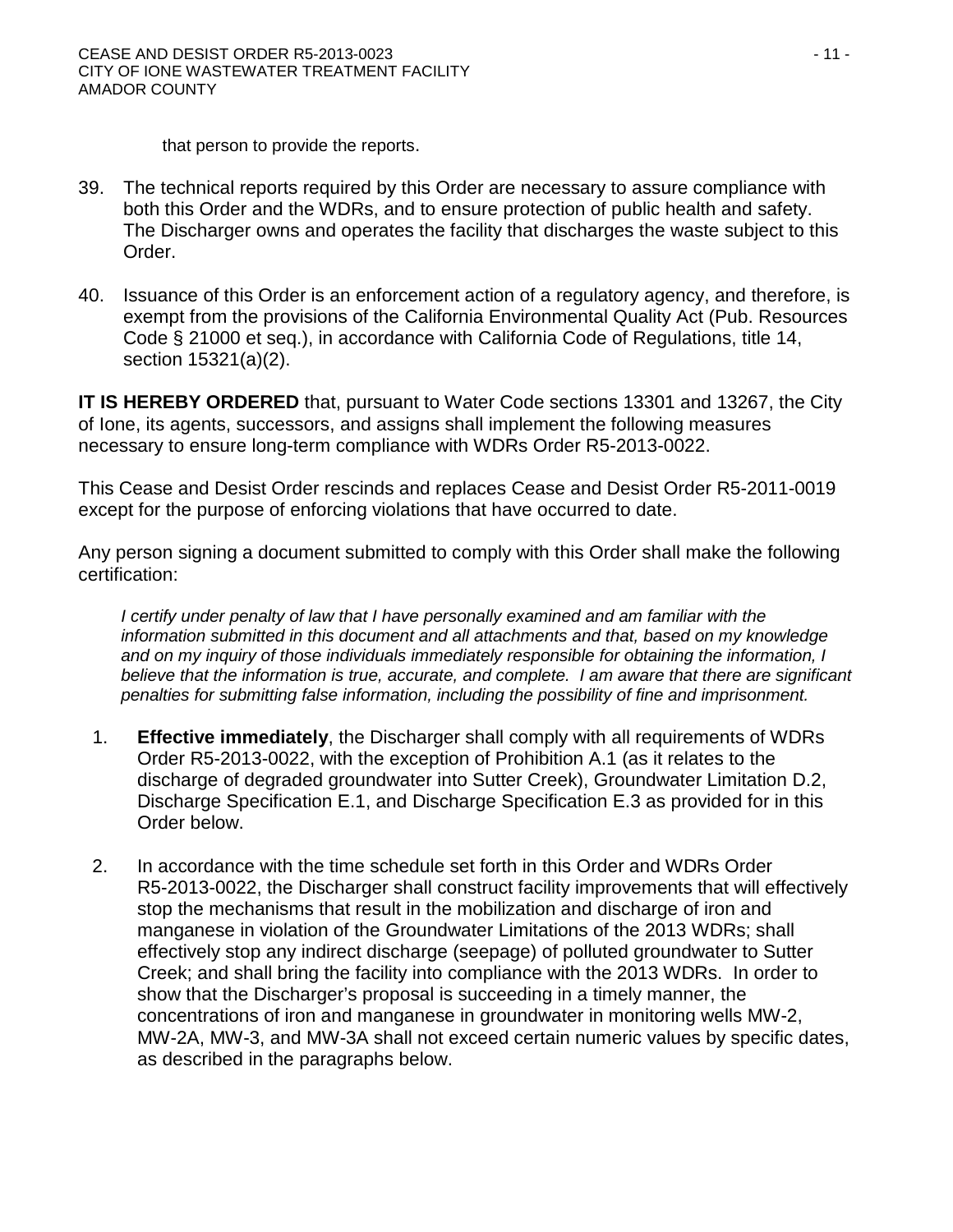## Compliance Dates

3. If there is any perceived conflict between the compliance dates in the 2013 WDRs and this CDO, then the dates in this CDO take precedence.

## Monitoring and Reporting

- 4. In addition to conducting the monitoring required by Monitoring and Reporting Program (MRP) R5-2013-0022, the Discharger shall:
	- a. **Beginning in May 2013**, monitor the wastewater in Ponds 5, 6, and 7 for dissolved oxygen (DO), temperature, oxygen reduction potential (ORP), and sludge depth. Samples shall be collected at least once per month, and shall be collected and analyzed in accordance with the requirements of MRP R5-2013-0022.
	- b. **Beginning 1 May 2013**, record the daily hours of operation of each aerator and mixer during the monthly reporting period.
	- c. **Beginning in July 2014**, monitor the groundwater in wells MW-2, MW-2A, MW-3, and MW-3A on a monthly basis for the following minimum constituents; pH, EC, DO, ORP, TDS, dissolved iron, and dissolved manganese. The sample collection, sample analysis, and information reported shall follow the procedures required by MRP R5-2013-0022 for quarterly groundwater monitoring.
	- d. Report the results of the additional monitoring described in Items 4.a through 4.c in a *CDO Monthly Monitoring Report*. These reports shall be submitted by the **first day of the second month** following each calendar month (i.e., the work performed in May shall be reported by the 1st of July,). Each *CDO Monthly Monitoring Report* shall include concentration versus time graphs and trend analysis for dissolved iron and manganese at MW-2, MW-2A MW-3, and MW-3A, and a statistical evaluation and discussion of whether the dissolved iron and manganese concentrations in each well is decreasing over time. The *CDO Monthly Monitoring Reports* shall meet the monitoring report requirements described in MRP R5-2013-0022.
	- e. The above monitoring and reporting shall continue until this CDO is rescinded. The first *CDO Monthly Monitoring Report* monitoring report is due on **1 July 2013**.

# Compliance timeline and tasks

5. **By 15 May 2013**, the Discharger shall submit a *Travel Time Estimate Refinement Workplan* that proposes a site specific aquifer test to better estimate shallow aquifer physical properties. The Workplan shall specify how the Discharger will use that information to refine the travel time estimates and concentration ranges in the Expected Concentration Range Report. The workplan shall describe an aquifer testing program, or approved equivalent study, designed to determine the site-specific shallow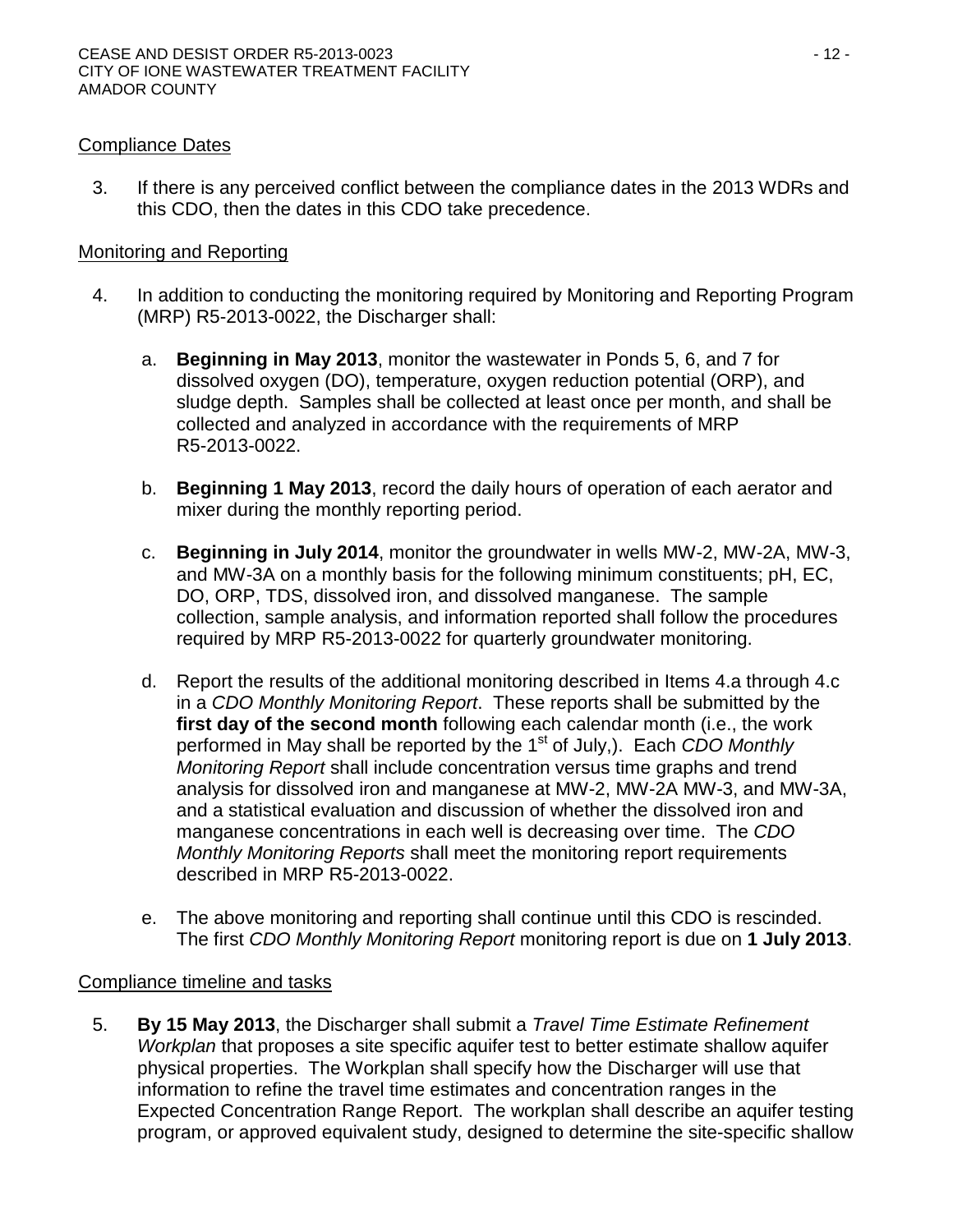zone aquifer parameters, including hydraulic conductivity, in the area between Pond 5 and monitoring wells MW-2, MW--2A, MW-3, and MW-3A as necessary to refine the travel time estimates. If desired, MW-2A may be redesigned to be used as the pumping test well. The workplan shall also include a *Revised Monitoring Well Installation Workplan* that describes the location and construction details for any proposed changes to the MW-2A well design. The *Revised Monitoring Well Installation Workplan* shall contain the information specified staff's 14 January 2013 letter.

- 6. **By 1 July 2013**, the Discharger shall submit an *Anoxic Soil and Sludge Removal Work Plan* describing the removal of anoxic soil and sludge from Pond 5 and sludge from Pond 6, and the installation and compaction of clean fill to bring the bottom of these ponds above the seasonal high groundwater level identified in the WDRs. The plan shall include the proposed procedures and testing frequencies for identifying anoxic soils (e.g., field tests for ORP); procedures for soil and sludge removal, drying, and disposal; the procedures for testing the fill to ensure that it is clean; and the procedures to backfill and compact the fill. The plan shall include the measures to be used to control runoff or percolate from the removed material, and a schedule that shows how all dried material will be removed and appropriately disposed of no later than 30 October 2013.
- 7. **By 15 July 2013**, the Discharger shall install monitoring well MW-2A as approved by Board staff's 3 March 2013 letter, or as approved by Board staff pursuant to a review of the *Travel Time Estimate Refinement Workplan* submitted to comply with Item 5 above*.*
- 8. **By 15 August 2013**, the Discharger shall submit a *MW-2A Well Installation Report* containing the information listed in staff's 11 March 2013 letter.
- 9. **By 30 October 2013**, the Discharger shall submit an *Additional Aeration Report* that documents that additional aerators have been added to Ponds 1, 2, and 3 such that the aeration horsepower is at least that described in Finding 25.c, above.
- 10. **By 30 October 2013**, the Discharger shall submit a *Sludge and Anoxic Soil Removal Report*. This report shall document that the sludge and anoxic soil has been removed, disposed of at a facility permitted to accept the waste, and that clean fill has been compacted and placed to bring the bottom of these ponds to above the seasonal high groundwater level. The report shall also contain the analytical data to demonstrate that the fill material was clean.
- 11. By **30 November 2013**, the Discharger shall submit an update to the Expected Concentration Change Report. This update shall:
	- a. Document the results of the travel time estimate refinement study;
	- b. Propose site specific aquifer parameters including hydraulic conductivity;
	- c. Update the tables found in the March 2013 version of the report using:
		- i. The most recently obtained data for the site; and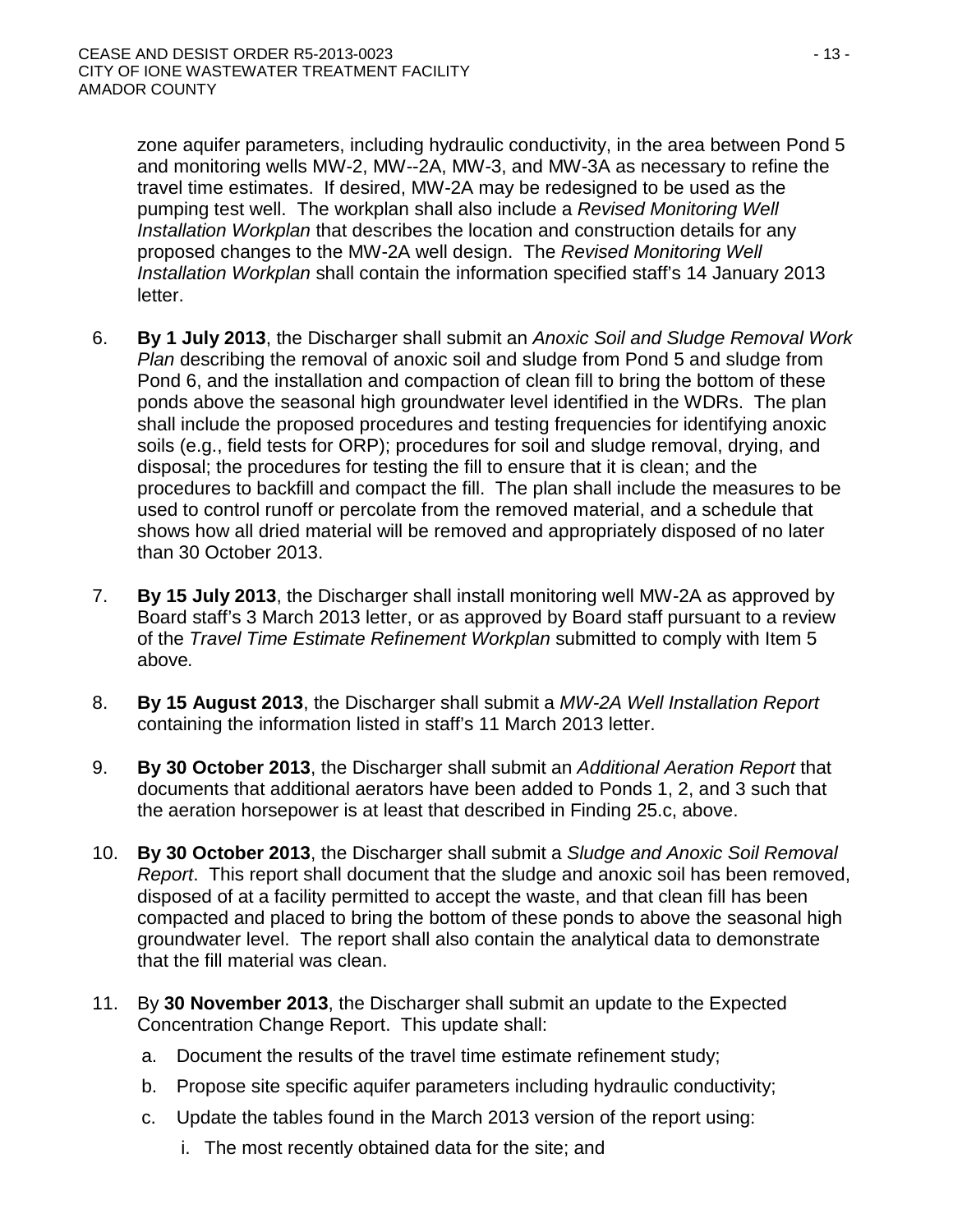- ii. Iron and manganese concentrations from 2012 and 2013 only; and
- d. Propose pre-project baseline manganese and iron concentrations for MW-2A as the median of analytical results for all groundwater samples collected between 15 July and 30 September 2013.

Following the Executive Officer's approval of the report, this Order will be reopened to set concentration limits for those that are listed as "To Be Determined" (TBD) in Items 13 through 16 of this Order.

- 12. If the Discharger decides to voluntarily line any pond with soil<sup>12</sup>, clay, and/or a geosynthetic material, then **60 days prior** to the start of such lining work, the Discharger shall submit a *Pond Lining Work Plan*. This work plan shall include the specifications for the lining materials; the hydraulic conductivity of the proposed liner material; construction quality assurance tests and inspections, testing frequencies, and test pass/fail criteria; and procedures to ensure that the liner will be properly installed. If soil or clay is the selected lining material, then the Work Plan shall provide documentation of whether the proposed material is clean (based on analytical results). In addition, the Work Plan shall include a water balance containing the information listed in No. 17 of Attachment A to this Order. If the water balance shows that the storage and disposal capacity after liner installation will be less than that described in the 2013 WDRs, then the Discharger shall include an *Amended Report of Waste Discharge* including the information required in Attachment A and proposing additional facilities to maintain adequate storage and disposal capacity. If an amended Report of Waste Discharge is not necessary, then the Discharger shall submit a *Construction Completion Report* **60 days** after completion of the field work. The *Construction Completion Report* shall document whether the installation complied with the work plan, and shall provide the results of all construction quality assurance tests and inspections.
- 13. By **30 October 2014**, the Discharger shall submit a *2014 Groundwater Concentration Report* documenting the dissolved iron and dissolved manganese concentrations in monitoring wells MW-2, MW-2A, MW-3, and MW-3A $<sup>13</sup>$  $<sup>13</sup>$  $<sup>13</sup>$ . If the concentrations in MW-2A</sup> are not the same as, or less than, the concentrations in the table below, then by **30 December 2014** the Discharger shall submit a Report of Waste Discharge that :
	- a. Demonstrates that Ponds 5, 6, and 7 will be lined with a geosynthetic liner or equivalent containment structure designed to prevent movement of wastes from the ponds to waters of the state;
	- b. Includes a specific proposal to increase storage and disposal capacity as needed to accommodate projected growth through 2020 based on the growth projection in the September 2012 Report of Waste Discharge; and
	- c. Includes the information specified in Attachment A, which is attached and forms part of this Order by reference.

<span id="page-13-1"></span><span id="page-13-0"></span> $12$  Other than as allowed by Item 5.<br> $13$  The iron and manganese concentrations may either be calculated as the median of all values obtained between October 2013 and September 2014, or may be the value measured in September 2014.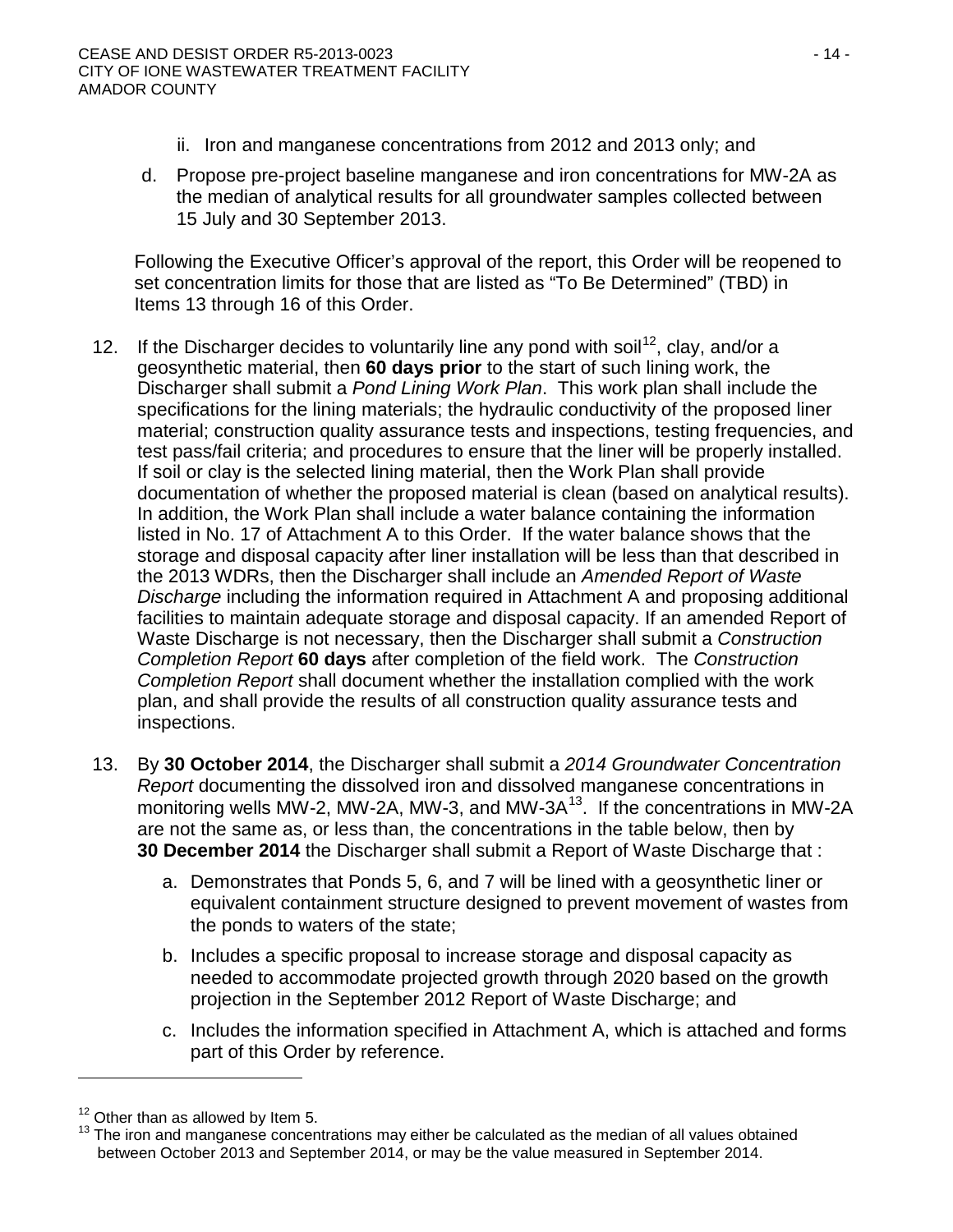| Well    | Constituent                | Median Value<br>$(2007 - 2012)$<br>(ug/L) | Concentration (ug/L)<br>to be met in specific<br>wells by<br>30 October 2014 | Secondary<br>$MCL$ (ug/L) |
|---------|----------------------------|-------------------------------------------|------------------------------------------------------------------------------|---------------------------|
| $MW-2A$ | <b>Dissolved Manganese</b> | 4,100 (estimated)                         | 3,400                                                                        | 50                        |
| MW-2A   | Dissolved Iron             | 2,200 (estimated)                         | 1,200                                                                        | 300                       |

## The pond lining project shall be completed no later than **30 December 2015.**

- 14. By **30 October 2015**, the Discharger shall submit a *2015 Groundwater Concentration Report* documenting the dissolved iron and dissolved manganese concentrations in monitoring wells MW-2, MW-2A, MW-3, and MW-3 $A<sup>14</sup>$  $A<sup>14</sup>$  $A<sup>14</sup>$ . If the concentrations in MW-2, MW-2A, MW-3, and MW-3A are not the same as, or less than, the concentrations in the table below (as applicable), then by **30 December 2015** the Discharger shall submit a Report of Waste Discharge that:
	- a. Demonstrates that Ponds 5, 6, and 7 will be lined with a geosynthetic liner or equivalent containment structure designed to prevent movement of wastes from the ponds to waters of the state;
	- b. Includes a specific proposal to increase storage and disposal capacity as needed to accommodate projected growth through 2020 based on the growth projection in the September 2012 Report of Waste Discharge; and
	- c. Includes the information specified in Attachment A, which is attached and forms part of this Order by reference.

The pond lining project shall be completed by **30 December 2016.** 

| Well    | Constituent                | Median Value      | Concentration (ug/L)  | Secondary  |
|---------|----------------------------|-------------------|-----------------------|------------|
|         |                            | $(2007 - 2012)$   | to be met in specific | MCL (ug/L) |
|         |                            | (ug/L)            | wells by              |            |
|         |                            |                   | 30 October 2015       |            |
| $MW-2$  | <b>Dissolved Manganese</b> | 4,100             | 2,930                 | 50         |
| $MW-2A$ | Dissolved Manganese        | 4,100 (estimated) | 2,560                 | 50         |
| $MW-3$  | Dissolved Manganese        | 4,100             | TBD <sup>15</sup>     | 50         |
| MW-3A   | <b>Dissolved Manganese</b> | 5,750             | TBD <sup>15</sup>     | 50         |
| $MW-2$  | Dissolved Iron             | 2,200             | 1,940                 | 300        |
| $MW-2A$ | Dissolved Iron             | 2,200 (estimated) | < 300                 | 300        |
| $MW-3$  | Dissolved Iron             | <300              | <300                  | 300        |
| MW-3A   | Dissolved Iron             | 4,630             | TBD <sup>15</sup>     | 300        |

*2015 Constituent Concentrations*

<span id="page-14-0"></span>The iron and manganese concentrations may either be calculated as the median of all values obtained between October 2014 and September 2015, or may be the value measured in September 2015.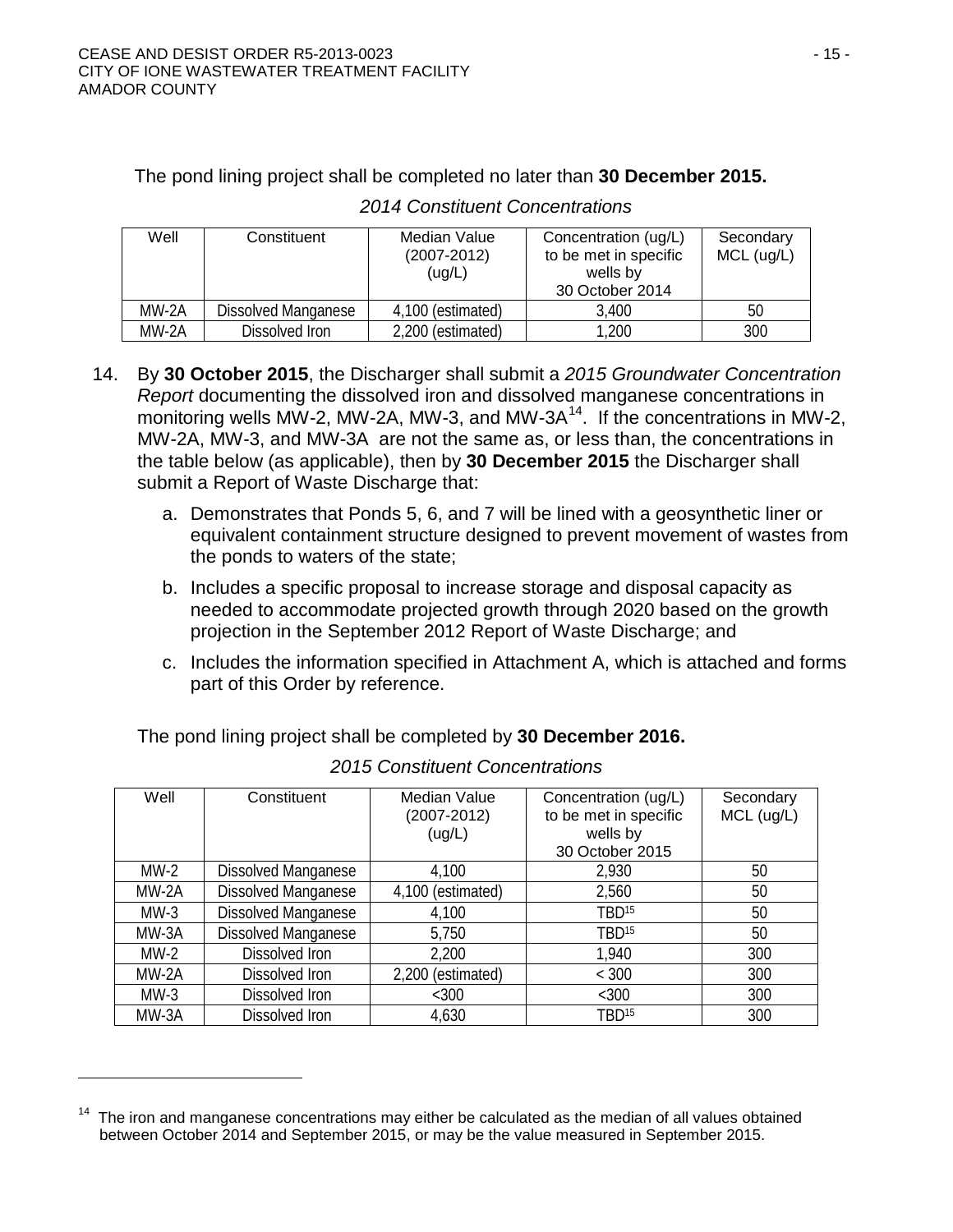- 15. By **30 October 2016**, the Discharger shall submit a *2016 Groundwater Concentration Report* documenting the dissolved iron and dissolved manganese concentrations in monitoring wells MW-2, MW-2A, MW-3, and MW-3 $A^{15}$  $A^{15}$  $A^{15}$ . If the concentrations in MW-2, MW-2A, MW-3, and MW-3A are not the same as, or less than, the concentrations in the table below (as applicable), then by **30 December 2016** the Discharger shall submit a Report of Waste Discharge that:
	- a. Demonstrates that Ponds 5, 6, and 7 will be lined with a geosynthetic liner or equivalent containment structure designed to prevent movement of wastes from the ponds to waters of the state;
	- b. Includes a specific proposal to increase storage and disposal capacity as needed to accommodate projected growth through 2020 based on the growth projection in the September 2012 Report of Waste Discharge; and
	- c. Includes the information specified in Attachment A, which is attached and forms part of this Order by reference.

The pond lining project shall be completed by **30 December 2017.** 

| Well    | Constituent                | Median Value<br>$(2007 - 2012)$<br>(ug/L) | Concentration (ug/L)<br>to be met in specific<br>wells by<br>30 October 2016 | Secondary<br>MCL (ug/L) |
|---------|----------------------------|-------------------------------------------|------------------------------------------------------------------------------|-------------------------|
| $MW-2$  | <b>Dissolved Manganese</b> | 4,100                                     | 1,850                                                                        | 50                      |
| $MW-2A$ | Dissolved Manganese        | 4,100 (estimated)                         | 1,720                                                                        | 50                      |
| $MW-3$  | <b>Dissolved Manganese</b> | 4,100                                     | 3,950                                                                        | 50                      |
| MW-3A   | Dissolved Manganese        | 5,750                                     | TBD <sup>15</sup>                                                            | 50                      |
| $MW-2$  | Dissolved Iron             | 2,200                                     | 1,700                                                                        | 300                     |
| $MW-2A$ | Dissolved Iron             | 2,200 (estimated)                         | <300                                                                         | 300                     |
| $MW-3$  | Dissolved Iron             | <300                                      | <300                                                                         | 300                     |
| $MW-3A$ | Dissolved Iron             | 4,630                                     | TBD <sup>15</sup>                                                            | 300                     |

*2016 Constituent Concentrations*

<span id="page-15-0"></span> $15$  The iron and manganese concentrations may either be calculated as the median of all values obtained between October 2015 and September 2016, or may be the value measured in September 2016.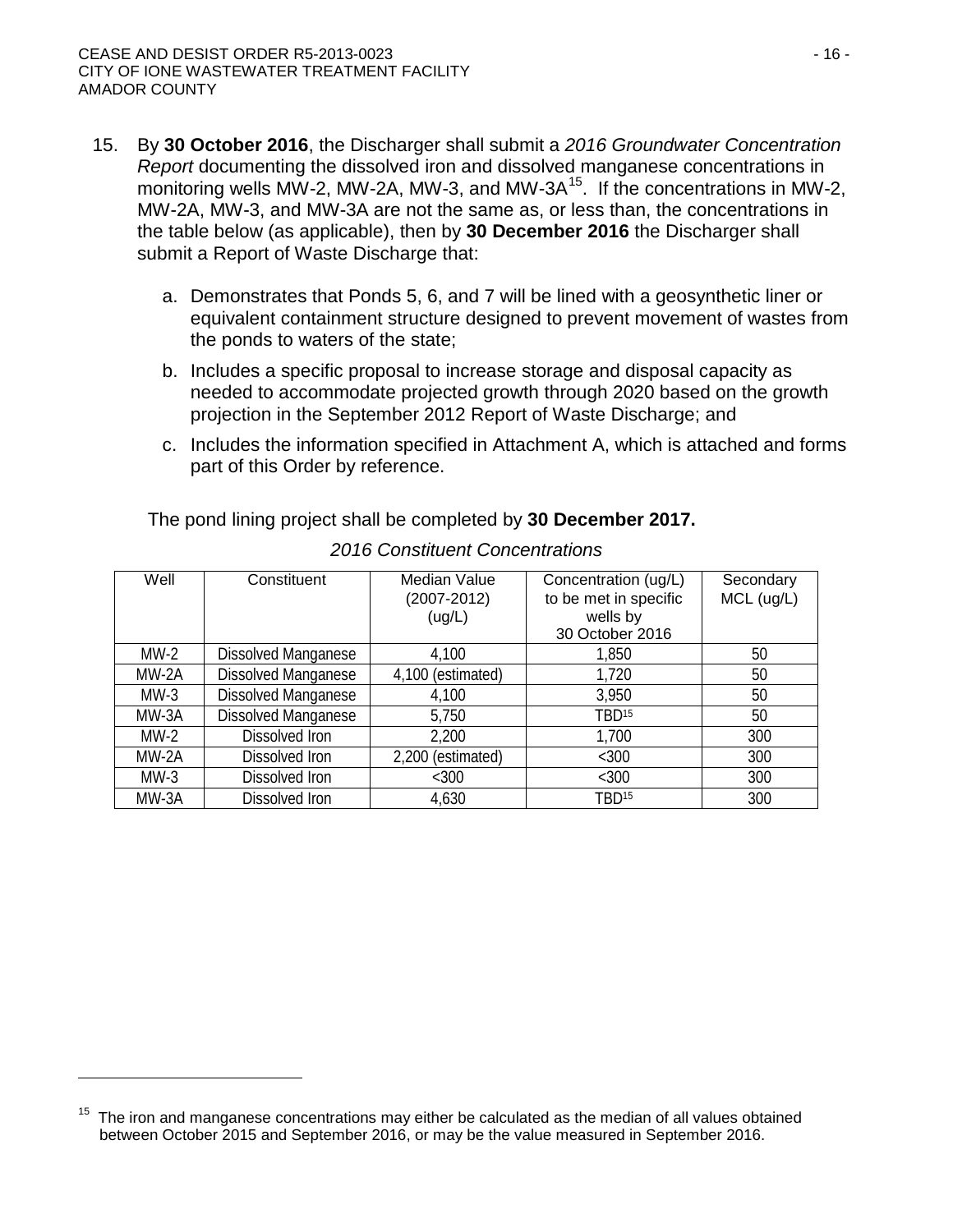- 16. By **30 October 2017**, the Discharger shall submit a *2017 Groundwater Concentration Report* documenting the dissolved iron and dissolved manganese concentrations in monitoring wells MW-2, MW-2A, MW-3, and MW-3A)<sup>16</sup>. If the concentrations in MW-2, MW-2A, MW-3, and MW-3A are not the same as, or less than, the concentrations in the table below (as applicable), then by **30 December 2017** the Discharger shall submit a Report of Waste Discharge that:
	- a. Demonstrates that Ponds 5, 6, and 7 will be lined with a geosynthetic liner or equivalent containment structure designed to prevent movement of wastes from the ponds to waters of the state;
	- b. Includes a specific proposal to increase storage and disposal capacity as needed to accommodate projected growth through 2020 based on the growth projection in the September 2012 Report of Waste Discharge; and
	- c. Includes the information specified in Attachment A, which is attached and forms part of this Order by reference.

The pond lining project shall be completed by **30 December 2018.** 

| Well    | Constituent                | Median Value<br>$(2007 - 2012)$<br>(ug/L) | Concentration (ug/L)<br>to be met in specific<br>wells by<br>30 October 2017 | Secondary<br>MCL (ug/L) |
|---------|----------------------------|-------------------------------------------|------------------------------------------------------------------------------|-------------------------|
| $MW-2$  | <b>Dissolved Manganese</b> | 4,100                                     | 770                                                                          | 50                      |
| $MW-2A$ | Dissolved Manganese        | 4,100 (estimated)                         | 880                                                                          | 50                      |
| $MW-3$  | Dissolved Manganese        | 4,100                                     | 3,590                                                                        | 50                      |
| $MW-3A$ | Dissolved Manganese        | 5,750                                     | TBD <sup>15</sup>                                                            | 50                      |
| $MW-2$  | Dissolved Iron             | 2,200                                     | 1,460                                                                        | 300                     |
| $MW-2A$ | Dissolved Iron             | 2,200 (estimated)                         | <300                                                                         | 300                     |
| $MW-3$  | Dissolved Iron             | < 300                                     | <300                                                                         | 300                     |
| $MW-3A$ | Dissolved Iron             | 4,630                                     | TBD <sup>15</sup>                                                            | 300                     |

*2017 Constituent Concentrations*

- 17. If the Discharger was not required by Items 13 through 16 above to install a geosynthetic liner or equivalent in Ponds 5-7, then **by 30 October 2018**, the Discharger shall submit a *Groundwater Compliance Evaluation and Capacity Study Report*. The Report shall include:
	- a. An evaluation of the concentration trends in monitoring wells MW-2, MW-2A, MW-3, and MW-3A between 2012 and 2018, and a discussion of whether the concentrations are decreasing, stable, or increasing.

<span id="page-16-0"></span> $16$  The iron and manganese concentrations may either be calculated as the median of all values obtained between October 2016 and September 2017, or may be the value measured in September 2017.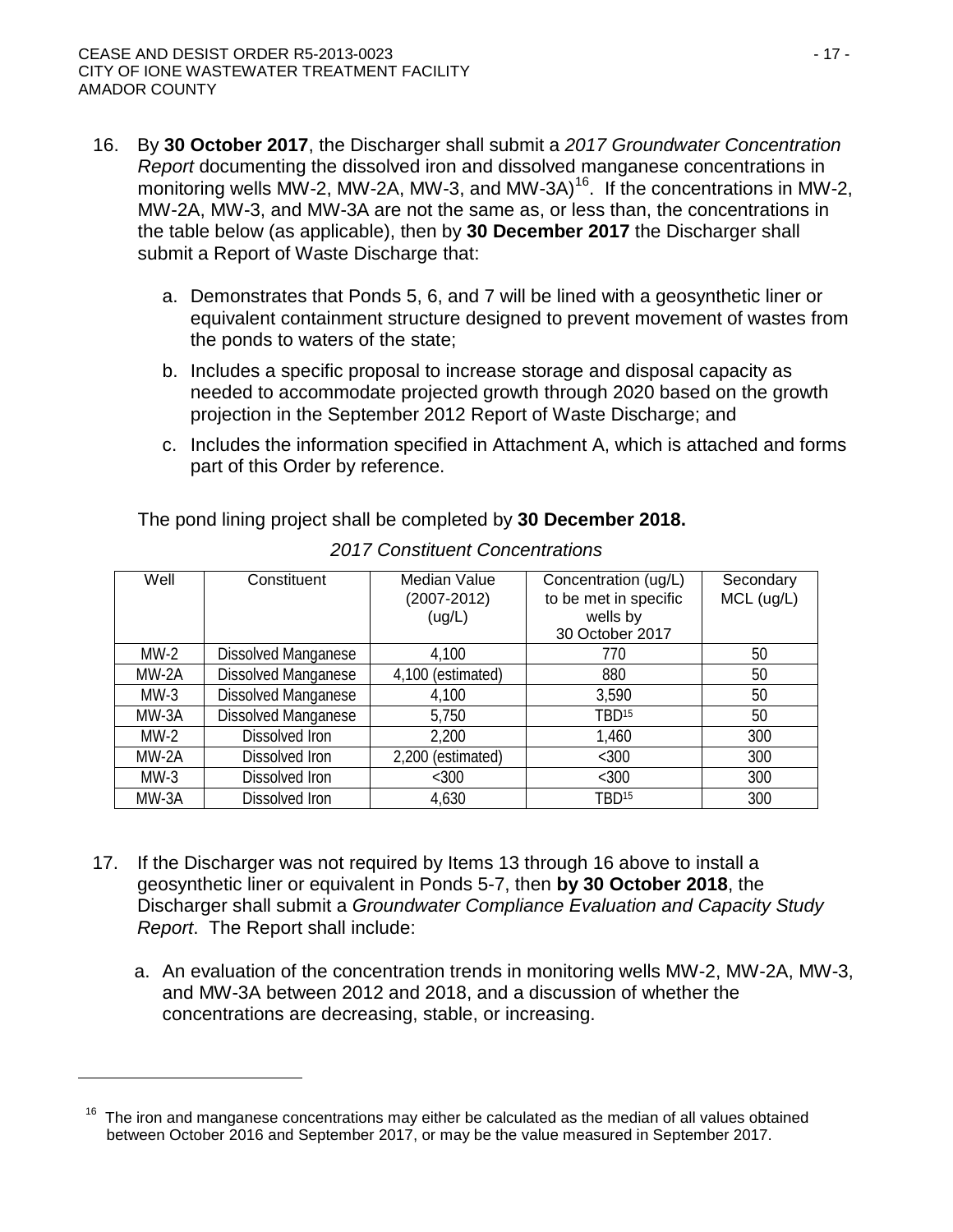#### CEASE AND DESIST ORDER R5-2013-0023 - 18 - CITY OF IONE WASTEWATER TREATMENT FACILITY AMADOR COUNTY

- b. Projected dates by which the dissolved iron and manganese concentrations in all four wells will comply with the Groundwater Limitations (i.e., Secondary MCLs) listed in the WDRs.
- c. An evaluation of other options to accelerate compliance with the Groundwater Limitations, which shall include, but not be limited to, an evaluation of the use of the Castle Oaks tertiary treatment plant and moving Ponds 1-7 away from Sutter Creek.

Documentation of actual influent flows for each year from 2013 through 2017 and projected influent flows for each subsequent year through 2030. If the projection shows that additional treatment, storage, or disposal capacity will be required to accommodate actual or projected growth, the Report shall include plan and schedule to submit a Report of Waste Discharge which contains a specific proposal for facility improvements to create adequate capacity at least two years before the current capacity would be exceeded.

In addition to the above, the Discharger shall comply with all applicable provisions of the Water Code that are not specifically referred to in this Order. As required by the Business and Professions Code sections 6735, 7835, and 7835.1, all technical reports shall be prepared by, or under the supervision of, a California Registered Engineer or Professional Geologist and signed/stamped by the registered professional.

If, in the opinion of the Executive Officer, the Discharger fails to comply with the provisions of this Order, the Executive Officer may refer this matter to the Attorney General for judicial enforcement or may issue a complaint for administrative civil liability.

Failure to comply with this Order or with the WDRs may result in the assessment of Administrative Civil Liability of up to \$10,000 per violation, per day, depending on the violation, pursuant to the Water Code, including sections 13268, 13350 and 13385. The Central Valley Water Board reserves its right to take any enforcement actions authorized by law.

Any person aggrieved by this action of the Central Valley Water Board may petition the State Water Board to review the action in accordance with Water Code section 13320 and California Code of Regulations, title 23, sections 2050 and following. The State Water Board must receive the petition by 5:00 p.m., 30 days after the date that this Order becomes final, except that if the thirtieth day following the date that this Order becomes final falls on a Saturday, Sunday, or state holiday, the petition must be received by the State Water Board by 5:00 p.m. on the next business day. Copies of the law and regulations applicable to filing petitions may be found on the Internet at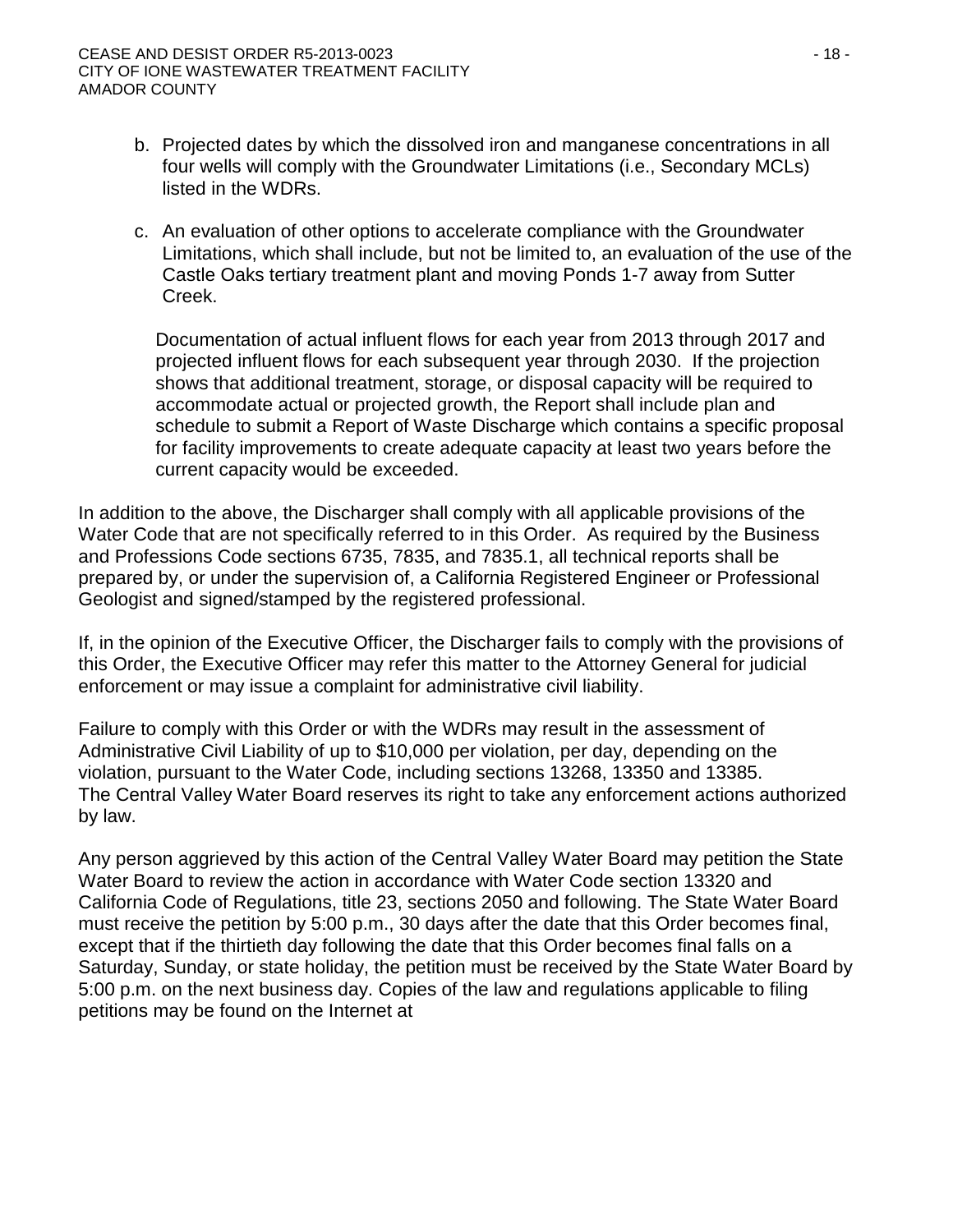[http://www.waterboards.ca.gov/public\\_notices/petitions/water\\_quality](http://www.waterboards.ca.gov/public_notices/petitions/water_quality)

or will be provided upon request.

I, PAMELA C. CREEDON, Executive Officer, do hereby certify the foregoing is a full, true, and correct copy of an Order adopted by the California Regional Water Quality Control Board, Central Valley Region, on 11 April 2013.

Original singed by

PAMELA C. CREEDON, Executive Officer

WSW/ALO: 11 April 2013

Attachment A: Technical Information for a Report of Waste Discharge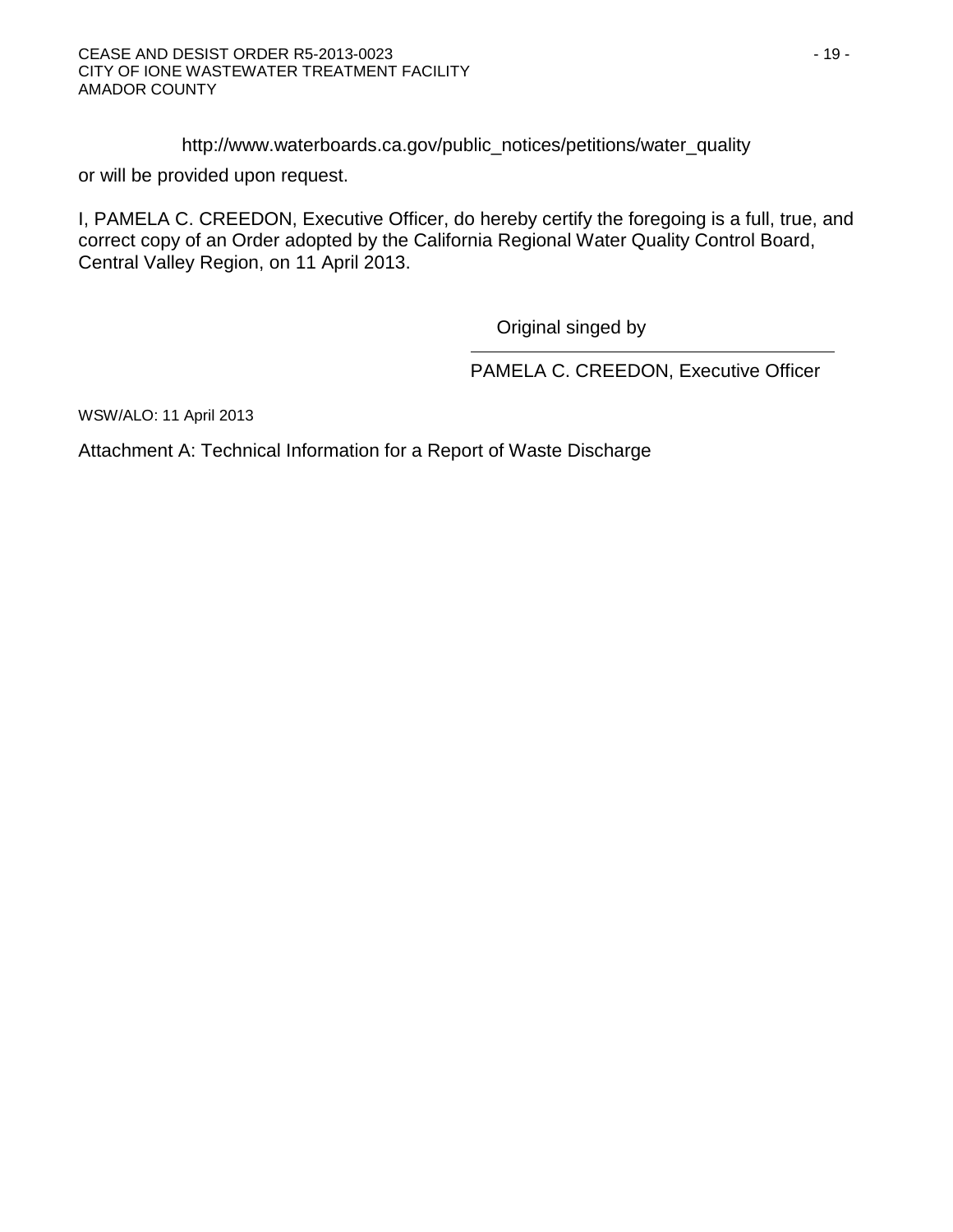### **Attachment A to CDO R5-2013-0023**

#### **TECHNICAL INFORMATION FOR A REPORT OF WASTE DISCHARGE**

**For**

## **Discharges to Land in the WDR (Non 15[1](#page-19-0) ) Program (Individual WDRs Only)**

This document provides guidance for applying for individual waste discharge requirements only. If you believe that your discharge would be appropriately regulated under general waste discharge requirements or general waiver, please see the links below and contact Central Valley Water Board staff for guidance.

General WDRs: [http://www.waterboards.ca.gov/centralvalley/board\\_decisions/adopted\\_orders/#General](http://www.waterboards.ca.gov/centralvalley/board_decisions/adopted_orders/#General) Waivers: [http://www.waterboards.ca.gov/centralvalley/board\\_decisions/adopted\\_orders/#Waivers](http://www.waterboards.ca.gov/centralvalley/board_decisions/adopted_orders/#Waivers)

### **What is a Report of Waste Discharge?**

 $\overline{a}$ 

A Report of Waste Discharge (ROWD) is an application for waste discharge requirements. A ROWD consists of the following:

- 1. A completed and signed Form 200, which can be down loaded from the internet at [http://www.waterboards.ca.gov/publications\\_forms/forms/docs/form200.pdf.](http://www.waterboards.ca.gov/publications_forms/forms/docs/form200.pdf)
- 2. A technical report prepared by a California registered Civil Engineer that presents the information listed in the table below.
- 3. For a new or previously unpermitted discharges, a check for the first annual fee made payable to the *State Water Resources Control Board*. Consult with staff to determine the required fee. There is no fee if you are applying for revised or updated WDRs because you are already subject to an annual permit fee. The current fee schedule can be viewed at the following link:<http://www.waterboards.ca.gov/resources/fees/index.shtml#wdr>

### **Compliance with the California Environmental Quality Act (CEQA)**

Although not required as part of the ROWD, for new, previously unpermitted, or expanding/changing discharges, you must also submit a copy of any draft and final environmental review documents prepared to comply with the California Environmental Quality Act (CEQA).

If the local planning agency (city or county, as applicable) or another public agency has determined that the project (or expansion, changes, etc.) does not require any discretionary action by that agency, the Central Valley Water Board may be the lead agency for the purposes of CEQA, and you will be required to submit an Initial Study and pay all fees and other costs associated with the CEQA process unless the Board determines that the action falls within the scope of a categorical or statutory exemption. Fees associated with the filing of an Initial Study may include a California Department of Fish and Game fee, County Clerk recording fees, and costs for publishing the CEQA Notice of Intent in a local newspaper. Consult with your local planning agency and Central Valley Water Board staff if you have any questions about CEQA. Additional information about CEQA is also available at the following link: [http://opr.ca.gov/m\\_ceqa.php.](http://opr.ca.gov/m_ceqa.php)

<span id="page-19-0"></span><sup>1</sup> The Non 15 Program regulates discharges to land that are exempt from Title 27 of the California Code of Regulations. See the following link for a brief explanation of Title 27 and exemptions that may be used: [http://www.waterboards.ca.gov/water\\_issues/programs/land\\_disposal/waste\\_discharge\\_requirements.shtml](http://www.waterboards.ca.gov/water_issues/programs/land_disposal/waste_discharge_requirements.shtml)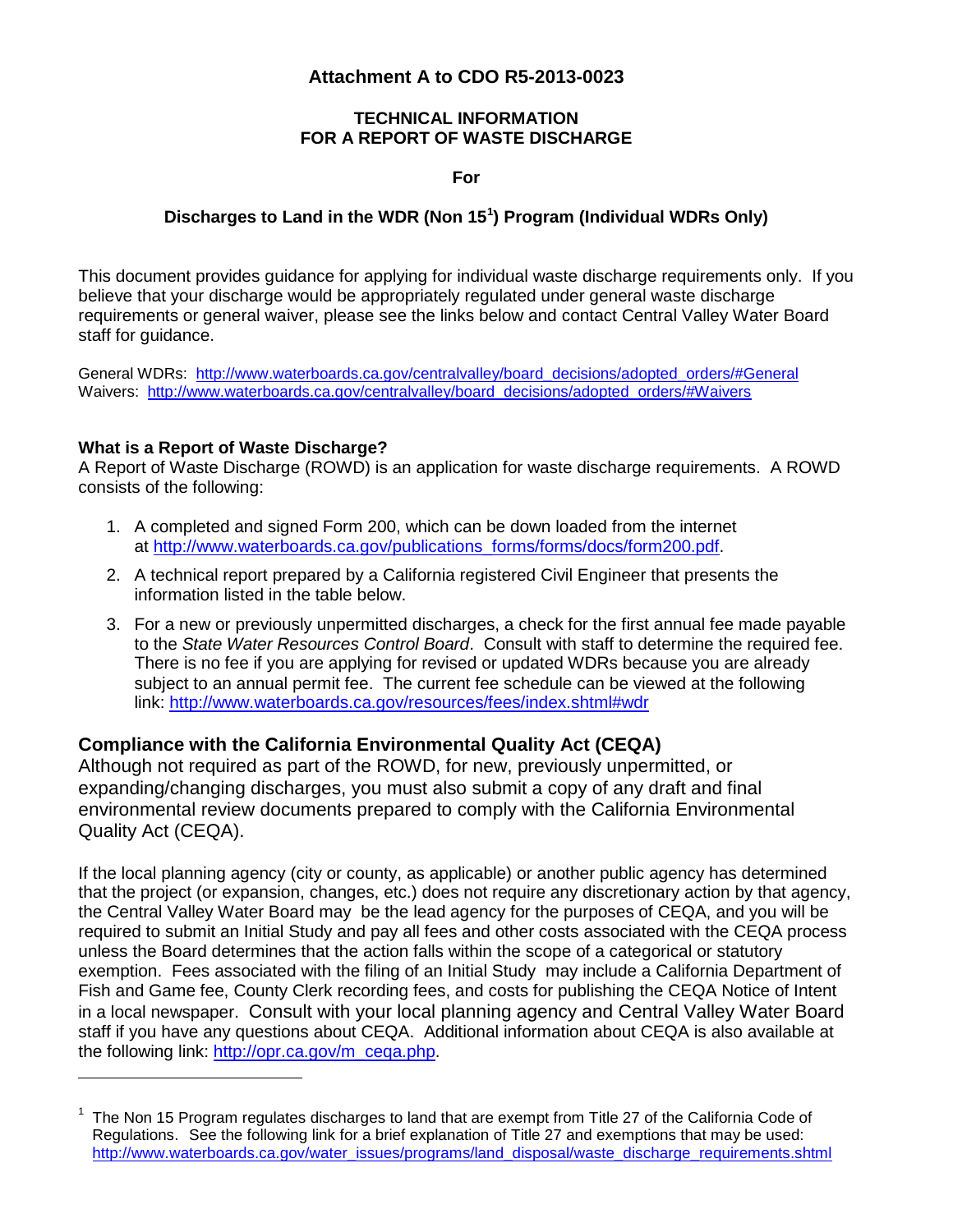#### **What is Required for the ROWD Technical Report?**

Please note the following tips to expedite the ROWD review and waste discharge requirements development:

- Providing the information in the same order as the list below will help to expedite the ROWD review. Staff will use this as a checklist.
- If any of the information is missing or incomplete, the ROWD will be deemed incomplete and the process (and your project) will be delayed until all of the required information is submitted. You will be notified in writing of the ROWD status after it has been reviewed. If the ROWD is incomplete, we will specify the additional information that is required to complete the ROWD.
- All numerical data presented in tables and calculations performed using spreadsheets should be provided in digital form (MS Excel compatible spreadsheet) as well as hard copy.
- If some of the information listed below can be found in a previous technical report prepared by a registered professional, the ROWD can incorporate the report as an appendix, but the ROWD text must specify where in the report the required information can be found. However, if appended reports contain information that conflicts with the body of the ROWD, it may cause further delays.

| A. General Information                                                                                                                                                                                 |
|--------------------------------------------------------------------------------------------------------------------------------------------------------------------------------------------------------|
| 1. Is this a new/proposed or existing facility?                                                                                                                                                        |
| 2. If this is an existing facility, is the discharge currently regulated under Waste Discharge<br>Requirements (WDRs) issued by the Central Valley Water Board?                                        |
| a. If so, provide the WDRs order number.                                                                                                                                                               |
| b. If not, provide the name of the local agency that issued the current permit.                                                                                                                        |
| 3. Provide a copy of any other permits that reference or relate to the wastewater disposal system. This<br>includes Use Permits and Surface Mining and Reclamation Act (SMARA) reclamation plans, etc. |
| 4. Provide the following for the facility that generates the waste and the site where the waste is<br>discharged:                                                                                      |
| a. Street address (provide street name and distance from nearest cross street if there is no street<br>number).                                                                                        |
| b. The approximate latitude and longitude of the facility that generates the wastewater, wastewater<br>treatment facilities, and wastewater land disposal areas.                                       |
| c. Township, Range, and Section.                                                                                                                                                                       |
| d. Assessor's parcel numbers.                                                                                                                                                                          |
|                                                                                                                                                                                                        |
| <b>B.</b> Wastewater Facility and Discharge                                                                                                                                                            |
| Complete this section for both new/proposed facilities and existing facilities.                                                                                                                        |
| 1. A description of the sources and types of wastewater flowing into the system from:                                                                                                                  |

a. residential (population served and number of connections or equivalent dwelling units).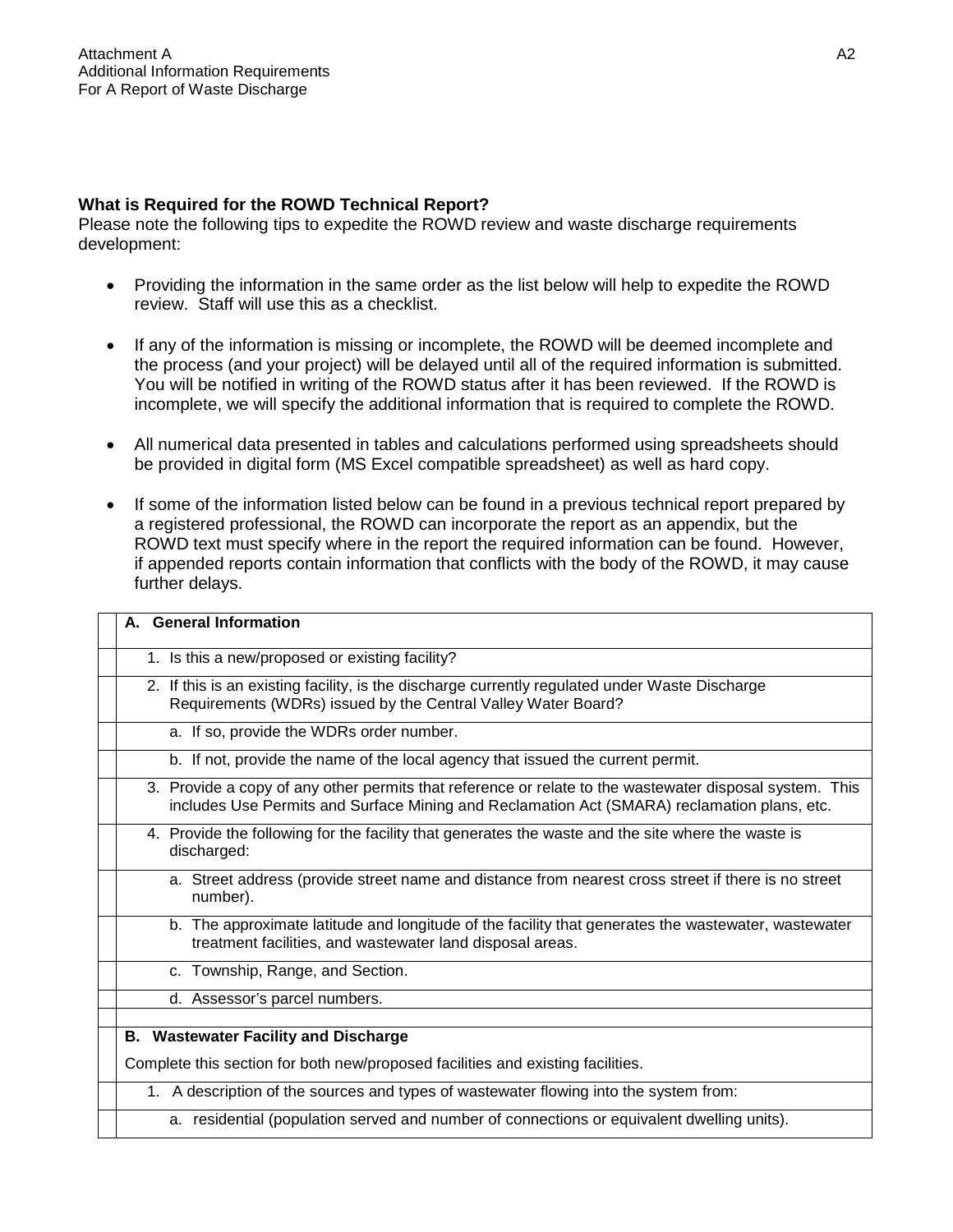| b. commercial (number of connections by type).                                                                                                                                                                                            |                                                                                                                                                                                                                                                                                                                               |
|-------------------------------------------------------------------------------------------------------------------------------------------------------------------------------------------------------------------------------------------|-------------------------------------------------------------------------------------------------------------------------------------------------------------------------------------------------------------------------------------------------------------------------------------------------------------------------------|
| c. industrial (number of connections by type).                                                                                                                                                                                            |                                                                                                                                                                                                                                                                                                                               |
| facilities, provide the methods used to estimate these design parameters and copies of all<br>calculations.                                                                                                                               | 2. Design influent flow rates (average daily, dry weather daily, peak hour, peak day, and peak month),<br>and the design treatment capacity of the system with respect to each of these. For new/proposed                                                                                                                     |
| flow, provide an I/I analysis to project I/I as a function of total annual precipitation and/or<br>groundwater level as appropriate.                                                                                                      | 3. For existing facilities, a summary table of monthly influent flow totals and monthly precipitation totals<br>for the last five years. Explain any data gaps, outliers, and/or unusual circumstances that might<br>affect measured flow rates. If sewer inflow and infiltration (I/I) contributes significantly to influent |
| 4. A detailed description of the facilities that generate wastewater, and all wastewater conveyance,<br>treatment, and disposal systems. Use site plans and conceptual drawings as appropriate to<br>plans, and illustrations are needed: | illustrate locations and typical construction. Include all treatment processes. The following maps,                                                                                                                                                                                                                           |
| а.<br>and surface waters (including storm water drainage ditches, irrigation canals, and<br>irrigation/tailwater ditches).                                                                                                                | A facility location map showing local topography, the facility location and/or boundaries, streets,                                                                                                                                                                                                                           |
| b.<br>with the WDRs.                                                                                                                                                                                                                      | A process flow schematic for the entire treatment and disposal system. Include existing and<br>proposed flow monitoring devices and sampling locations proposed to determine compliance                                                                                                                                       |
| c. A scaled treatment plant site plan.                                                                                                                                                                                                    |                                                                                                                                                                                                                                                                                                                               |
| d.<br>areas.                                                                                                                                                                                                                              | A scaled map showing the limits of all proposed wastewater treatment, storage and disposal                                                                                                                                                                                                                                    |
| 5.<br>of constituents to be analyzed.                                                                                                                                                                                                     | Characterization of the source water (the community or process water supply), influent wastewater<br>quality (prior to treatment or discharge), and treated effluent quality. See Table 1 for a minimum list                                                                                                                  |
| 6. For POTWs and domestic wastewater facilities, a description of the sewer system, sewer materials<br>and age, and lift station details (type, location, capacity, backup systems, and alarm features).<br>system materials/design.      | Discuss potential inflow and infiltration (I/I) rates in light of local groundwater conditions and sewer                                                                                                                                                                                                                      |
|                                                                                                                                                                                                                                           | For industrial facilities, a description of the industrial wastewater collection and conveyance system.                                                                                                                                                                                                                       |
| system and within the conveyance system.                                                                                                                                                                                                  | 7. A description of proposed alarm systems, emergency wastewater storage facilities, and other means<br>of preventing treatment system bypass or failure during reasonably foreseeable overload conditions<br>(e.g., peak flows, power failure, sewer blockage). Consider both potential problems at the treatment            |
| 8. Preventive and contingency measures for controlling spills and accidental discharges.                                                                                                                                                  |                                                                                                                                                                                                                                                                                                                               |
| 9. Flood and frost protection measures (structural and operational) employed at the facility.                                                                                                                                             |                                                                                                                                                                                                                                                                                                                               |
| 10. For debris, grit and screenings, sludge, and biosolids the following:                                                                                                                                                                 |                                                                                                                                                                                                                                                                                                                               |
| а.<br>storage procedures.                                                                                                                                                                                                                 | A description of solids generation rates, on-site treatment and handling systems, and short-term                                                                                                                                                                                                                              |
| A description of solids disposal practices.<br>b.                                                                                                                                                                                         |                                                                                                                                                                                                                                                                                                                               |
| For facilities that do not have continuous sludge wasting systems (i.e., where sludge<br>c.                                                                                                                                               | accumulates in treatment and/or storage ponds), the frequency of assessing accumulated<br>sludge volume, the date of the last sludge volume assessment, the date of the last sludge                                                                                                                                           |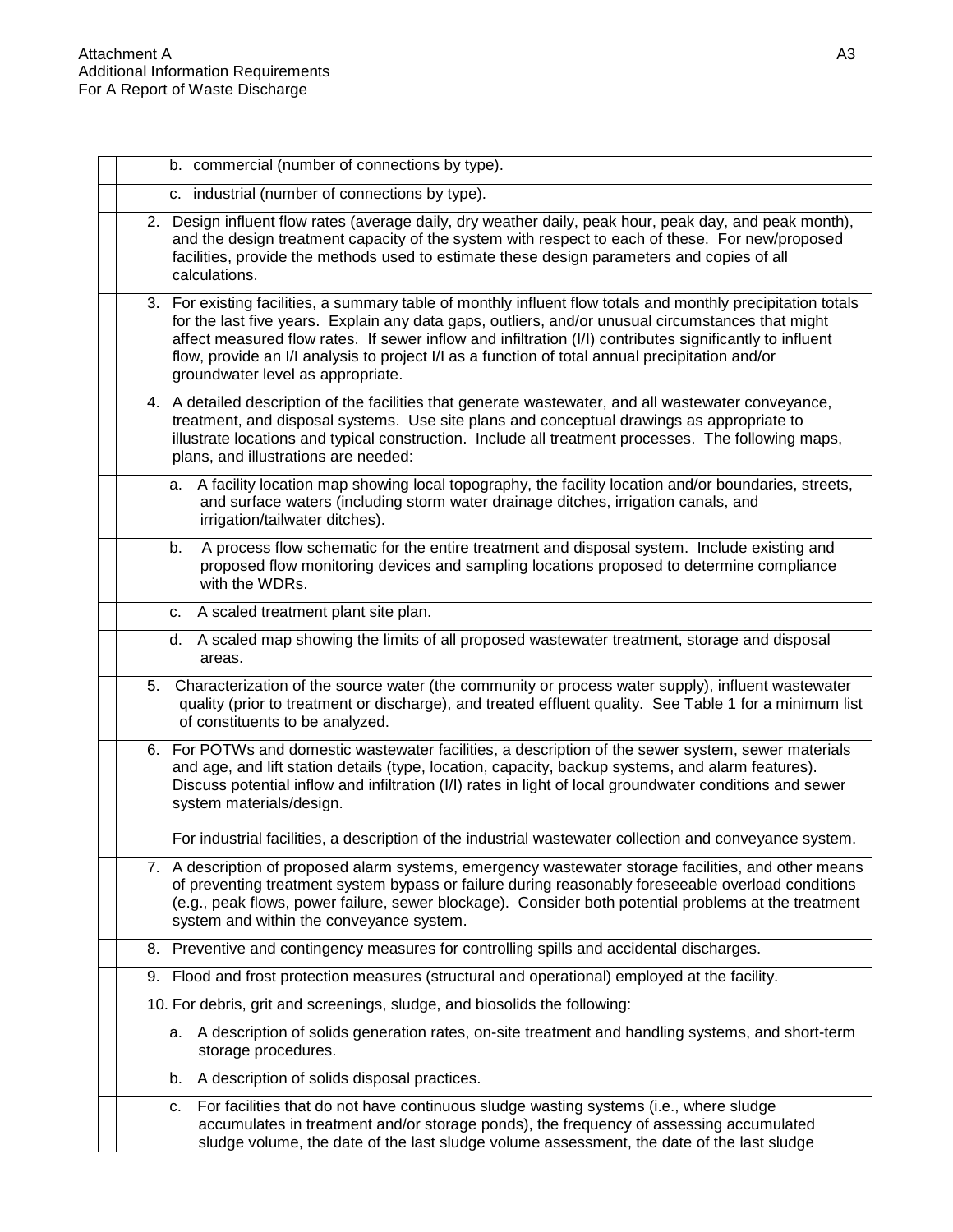|    | cleanout, and expected frequency of future sludge cleanout activities                                                                                                                                                                                                                                                                                                   |
|----|-------------------------------------------------------------------------------------------------------------------------------------------------------------------------------------------------------------------------------------------------------------------------------------------------------------------------------------------------------------------------|
|    | 11. For each wastewater treatment, storage, or disposal pond and containment structure, provide the<br>following information:                                                                                                                                                                                                                                           |
|    | a. Identification (name) and function of the pond.                                                                                                                                                                                                                                                                                                                      |
|    | Surface area, depth, and volumetric capacity at two feet of freeboard.<br>b.                                                                                                                                                                                                                                                                                            |
|    | Height (relative to surrounding grade), crest width, interior slope, and exterior slope of each<br>c.<br>berm or levee.                                                                                                                                                                                                                                                 |
|    | Materials used to construct each berm or levee.<br>d.                                                                                                                                                                                                                                                                                                                   |
|    | Description of engineered liner, if any. Include a copy of the Construction Quality Assurance<br>е.<br>(CQA) Report if one was prepared.                                                                                                                                                                                                                                |
|    | Estimated steady state percolation rate for each unlined pond.<br>f.                                                                                                                                                                                                                                                                                                    |
|    | Depth to shallow groundwater below the base and pond inverts.<br>g.                                                                                                                                                                                                                                                                                                     |
|    | Overfilling/overflow prevention features.<br>h.                                                                                                                                                                                                                                                                                                                         |
| i. | Operation and maintenance procedures.                                                                                                                                                                                                                                                                                                                                   |
|    | 12. For subsurface disposal systems, provide the design basis and documentation demonstrating that<br>the system has been designed in accordance with applicable regulations, codes, ordinances, and<br>guidelines. If the design deviates from these requirements, provide justification in terms of system<br>longevity, maintainability, and groundwater protection. |
|    | 13. If treated domestic effluent will be recycled for beneficial reuse or if wastewater will reused or land-<br>applied <sup>2</sup> , provide a complete description of the following:                                                                                                                                                                                 |
|    | a. Ownership and contact information for each landowner <sup>3</sup> .                                                                                                                                                                                                                                                                                                  |
| b. | Effluent disinfection system.                                                                                                                                                                                                                                                                                                                                           |
| C. | Effluent conveyance systems.                                                                                                                                                                                                                                                                                                                                            |
| d. | Water recycling/Land application areas (LAA) areas.                                                                                                                                                                                                                                                                                                                     |
| е. | Cropping plans.                                                                                                                                                                                                                                                                                                                                                         |
| f. | Planned operations (planting and harvest, irrigation method, irrigation frequency, irrigation<br>amounts).                                                                                                                                                                                                                                                              |
| g. | Expected nutrient loadings (pounds per acre per year total nitrogen).                                                                                                                                                                                                                                                                                                   |
| h. | Expected salt loadings (pounds per acre per year total dissolved solids).                                                                                                                                                                                                                                                                                               |
| i. | Tailwater management methods.                                                                                                                                                                                                                                                                                                                                           |
| j. | Storm water runoff management methods.                                                                                                                                                                                                                                                                                                                                  |
| k. | Setback distances from the edge of each recycling/land application area from the property<br>boundary, public streets, occupied structures owned by others, and surface waters/surface                                                                                                                                                                                  |

<span id="page-22-0"></span> $2$  Uses of recycled water that are limited to landscape irrigation (including golf courses) can be regulated under General WDRs issued by the State Water Board. See this webpage for more information: [http://www.waterboards.ca.gov/water\\_issues/programs/water\\_recycling\\_policy/landscape\\_irrigation\\_general\\_p](http://www.waterboards.ca.gov/water_issues/programs/water_recycling_policy/landscape_irrigation_general_permit.shtml) [ermit.shtml.](http://www.waterboards.ca.gov/water_issues/programs/water_recycling_policy/landscape_irrigation_general_permit.shtml)

<span id="page-22-1"></span><sup>&</sup>lt;sup>3</sup> Landowners are typically named in WDRs as co-dischargers, and the WDRs may include separate requirements with which co-dischargers must comply.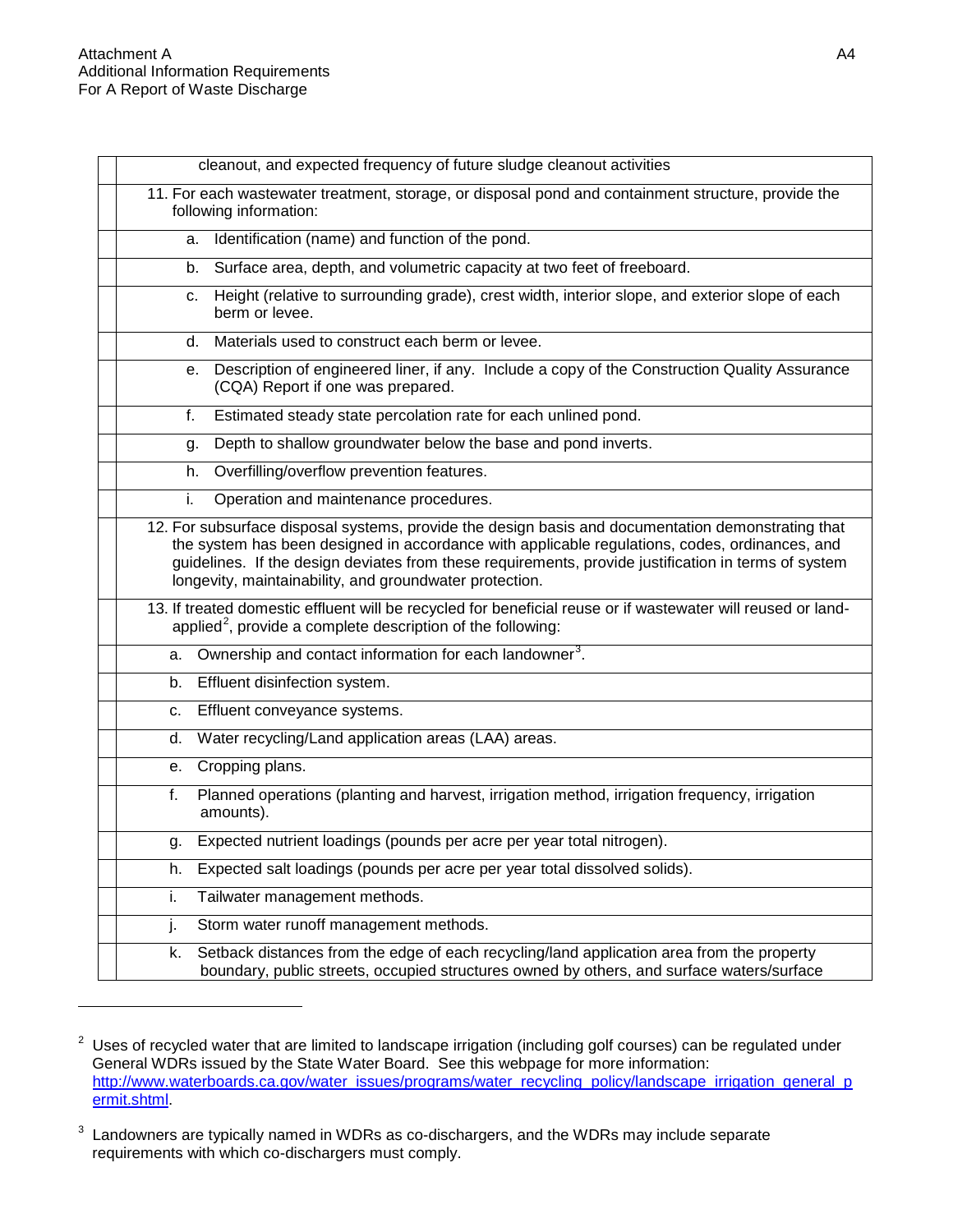| water conveyances.                                                                                                                                                                                                                                                                                                                                                                                                                                                                                                                                                |
|-------------------------------------------------------------------------------------------------------------------------------------------------------------------------------------------------------------------------------------------------------------------------------------------------------------------------------------------------------------------------------------------------------------------------------------------------------------------------------------------------------------------------------------------------------------------|
| Plans that illustrate items c, d, i, j, and k above<br>ı.                                                                                                                                                                                                                                                                                                                                                                                                                                                                                                         |
| 14. If wastewater effluent will be recycled pursuant to Title 22 of the California Code of Regulations<br>(e.g., if domestic wastewater is recycled to grow crops, irrigate landscaping, provide pasture for<br>livestock, or for landscape or recreational impoundments, including reclamation sites owned by a<br>POTWs, unless water is recycled solely for irrigation of landscaping at the POTW site) a Title 22<br>Engineering Report must be submitted to both the Central Valley Water board and California<br>Department of Public Health <sup>4</sup> . |
| 15. Projected monthly water balances demonstrating adequate containment capacity for both the<br>average rainfall year and the 100-year return period total annual precipitation, including<br>consideration of at least the following:                                                                                                                                                                                                                                                                                                                           |
| a. For POTWs and private domestic wastewater facilities, initial baseline influent and I/I flows as<br>well as baseline influent and I/I flows at full build out with an aging sewer system.                                                                                                                                                                                                                                                                                                                                                                      |
| b. A minimum of two feet of freeboard in each pond at all times (unless a registered civil<br>engineer determines that a lower freeboard level will not cause overtopping or berm failure).                                                                                                                                                                                                                                                                                                                                                                       |
| Historical local evapotranspiration, pan evaporation, and lake evaporation data (monthly<br>C.<br>average values).                                                                                                                                                                                                                                                                                                                                                                                                                                                |
| Local precipitation data with the 100-year return period annual total distributed monthly in<br>d.<br>accordance with mean monthly precipitation patterns.                                                                                                                                                                                                                                                                                                                                                                                                        |
| Proposed recycling area/land application area/disposal system hydraulic loading rates<br>е.<br>distributed monthly in accordance with expected seasonal variations based on crop<br>evapotranspiration rates.                                                                                                                                                                                                                                                                                                                                                     |
| Projected long-term percolation rates (including consideration of percolation from unlined<br>f.<br>ponds and the effects of solids plugging on all ponds).                                                                                                                                                                                                                                                                                                                                                                                                       |
| 16. Proposed flow limits and basis for the limits. Consider dry weather flows vs. peak flows and<br>seasonal variations. Include the technical basis for the proposed flow limit (e.g., design treatment<br>capacity; hydraulic capacity of a main lift station, headworks, or other system element; and<br>demonstrated effluent storage/disposal capacity).                                                                                                                                                                                                     |
| 17. A narrative description of treatment system operation and maintenance procedures to be employed,<br>including those associated with effluent storage and disposal.                                                                                                                                                                                                                                                                                                                                                                                            |
| 18. For POTWs, the level of operator certification and staffing; the names and grade levels of all<br>certified operators, and the hours that the facility is manned.                                                                                                                                                                                                                                                                                                                                                                                             |
| 19. For privately owned domestic wastewater treatment facilities, the names and grade levels of all<br>certified operators, and the hours that the facility is manned. If the facility does not have a certified<br>operator, provide justification for not retaining one.                                                                                                                                                                                                                                                                                        |
| C. Planned Changes in the Facility and Discharge (for existing facilities only)                                                                                                                                                                                                                                                                                                                                                                                                                                                                                   |
| Describe in detail any and all planned changes in the facility or discharge, addressing each of items<br>1.<br>listed in Section B above.                                                                                                                                                                                                                                                                                                                                                                                                                         |
| Local and Site-Specific Conditions (Illustrate with maps as appropriate)<br>D.                                                                                                                                                                                                                                                                                                                                                                                                                                                                                    |
|                                                                                                                                                                                                                                                                                                                                                                                                                                                                                                                                                                   |

<span id="page-23-0"></span> $4$  To the extent this information is already presented in the Title 22 Engineering Report, the RWD may incorporate that report by reference. The Title 22 Engineering Report must also be submitted to the California Department of Public Health for review and approval.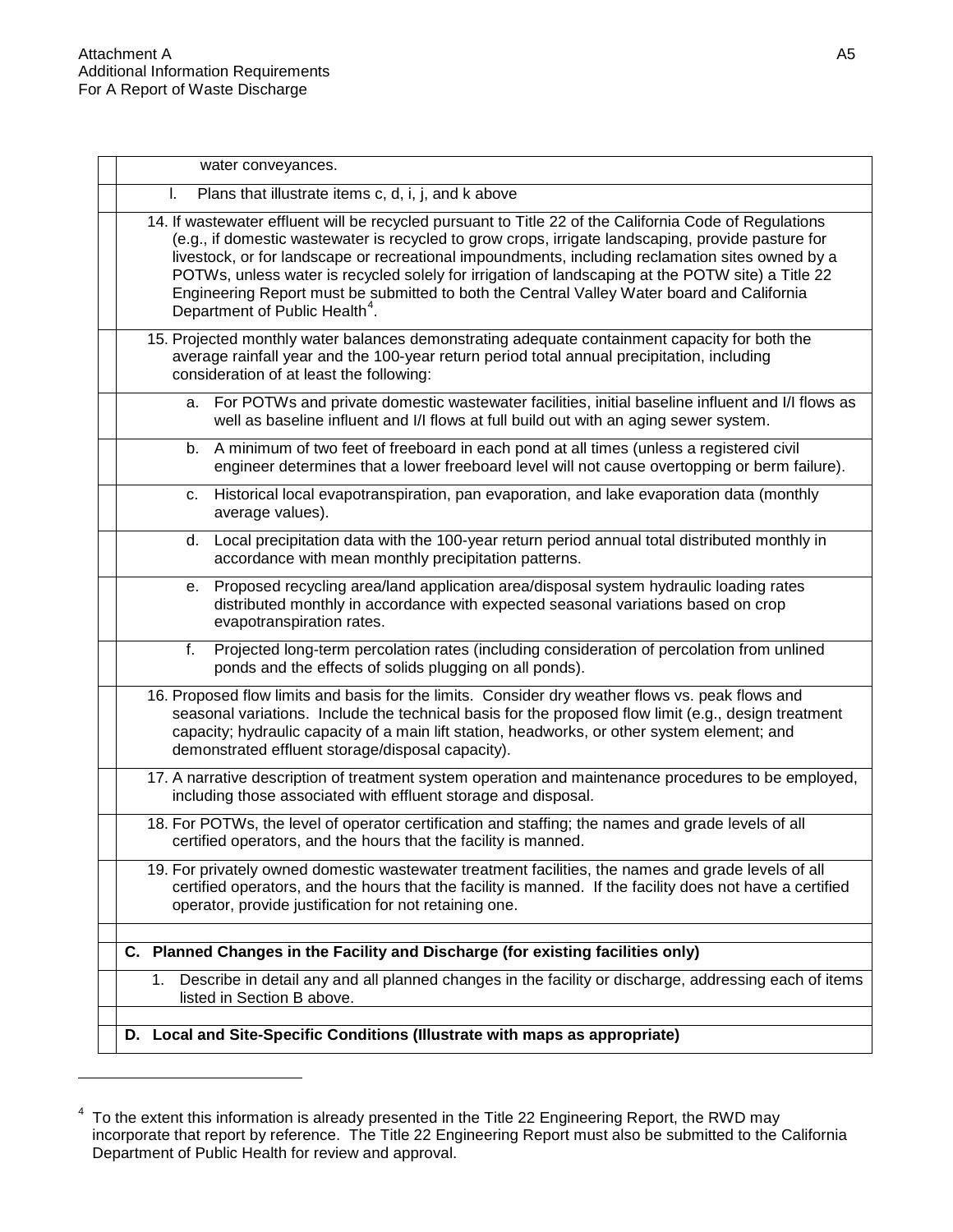| 1. | Neighboring land uses.                                                                                                                                                                                                                                                                                                                                                      |
|----|-----------------------------------------------------------------------------------------------------------------------------------------------------------------------------------------------------------------------------------------------------------------------------------------------------------------------------------------------------------------------------|
| 2. | Typical crops grown (if agricultural area).                                                                                                                                                                                                                                                                                                                                 |
| 3. | Irrigation water source(s) and volume and quality data (if agricultural area).                                                                                                                                                                                                                                                                                              |
| 4. | Terrain and site drainage features.                                                                                                                                                                                                                                                                                                                                         |
| 5. | Nearest surface water drainage course.                                                                                                                                                                                                                                                                                                                                      |
| 6. | FEMA floodplain designation(s).                                                                                                                                                                                                                                                                                                                                             |
|    | 7. Average Annual precipitation (inches)                                                                                                                                                                                                                                                                                                                                    |
| 8. | 100-year 365-day precipitation (inches)                                                                                                                                                                                                                                                                                                                                     |
| 9. | Reference evapotranspiration (monthly and annual total)                                                                                                                                                                                                                                                                                                                     |
|    | 10. Pan evaporation (monthly and annual total)                                                                                                                                                                                                                                                                                                                              |
|    | 11. A description of the types and depths of soil underlying ponds and/or effluent disposal areas<br>(include a copy of the geotechnical report and/or NRCS soil report). Include at least the following:<br>Depth of unsaturated soil when groundwater is closest to the surface.<br>а.                                                                                    |
|    | Soil types based on site-specific information, sampling locations (accurately measured and<br>b.<br>recorded), description and results of percolation tests or other tests used to estimate soil long-<br>term infiltration rates. Include depth, thickness, and soil horizons. Soils must be described at<br>a minimum of five feet below the bottom of any disposal unit. |
|    | c. Bedrock type and condition encountered in disposal area, if any.                                                                                                                                                                                                                                                                                                         |
|    | A scaled map depicting soil/rock types and test locations.<br>d.                                                                                                                                                                                                                                                                                                            |
|    | 12. Provide the following information about hydrogeology and groundwater:                                                                                                                                                                                                                                                                                                   |
|    | Stratigraphy, groundwater elevation and gradient, transmissivity, and influence of all recharge<br>а.<br>and pumping sources (site conceptual model).                                                                                                                                                                                                                       |
|    | Elevation and gradient of first groundwater at the facility<br>b.                                                                                                                                                                                                                                                                                                           |
|    | Depth to highest anticipated groundwater based upon onsite measurements taken during wet<br>с.<br>season.                                                                                                                                                                                                                                                                   |
|    | Shallow groundwater quality for typical waste constituents, up/down gradient. (See Table 1)<br>d.                                                                                                                                                                                                                                                                           |
|    | Information on monitoring well locations, construction details, and locations of any geological<br>е.<br>features (e.g. aquitards, subterranean channels, faults) and aquifer characteristics.                                                                                                                                                                              |
|    | Summary of historical groundwater monitoring results (last 5 years for existing facilities, 2 years<br>f.<br>for new/planned facilities).                                                                                                                                                                                                                                   |
| Е. | <b>Antidegradation Analysis</b>                                                                                                                                                                                                                                                                                                                                             |
|    |                                                                                                                                                                                                                                                                                                                                                                             |
|    | The State Water Resources Control Board Resolution No. 68-16 (the Antidegradation Policy) requires that                                                                                                                                                                                                                                                                     |
|    | the Central Valley Water Board maintain the high quality of waters of the state until it is demonstrated that                                                                                                                                                                                                                                                               |
|    | any change in quality will be consistent with maximum benefit to the people of the state, will not                                                                                                                                                                                                                                                                          |
|    | unreasonably affect beneficial uses, and will not result in exceedances of one or more water quality                                                                                                                                                                                                                                                                        |
|    | objectives. If a discharge will degrade groundwater quality but will not cause an exceedance of one or                                                                                                                                                                                                                                                                      |
|    | more water quality objectives, the discharger must demonstrate that all practicable treatment or control                                                                                                                                                                                                                                                                    |
|    | measures have been implemented or will be implemented such that the Board can consider these                                                                                                                                                                                                                                                                                |
|    | measures to represent the "best practicable treatment or control" (BPTC) of the constituents of concern.                                                                                                                                                                                                                                                                    |
|    | Demonstrating that BPTC has been, or will be, implemented at the site can provide justification for the                                                                                                                                                                                                                                                                     |

Board to allow the current level of degradation to continue or increase (as applicable), or for the Board to allow any degradation in the case of a new discharge. The Antidegradation Policy is incorporated into our Basin Plans, which also include implementation plans that we follow. See the following link for the Basin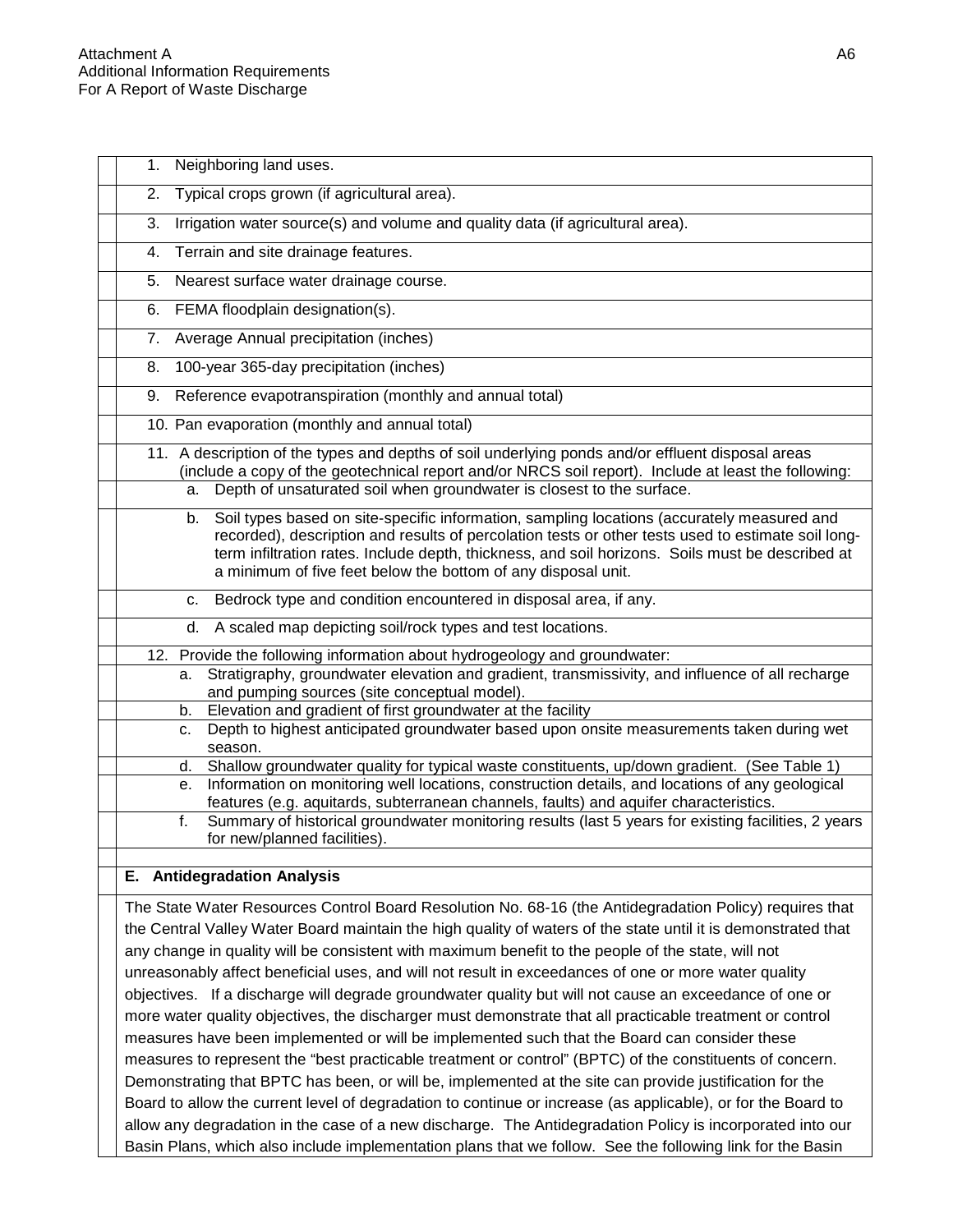| Plans and other important policy documents:                                                                                                                                                                                                                                                                                                                                                                      |
|------------------------------------------------------------------------------------------------------------------------------------------------------------------------------------------------------------------------------------------------------------------------------------------------------------------------------------------------------------------------------------------------------------------|
| http://www.waterboards.ca.gov/centralvalley/plans_policies/                                                                                                                                                                                                                                                                                                                                                      |
| The Antidegradation Analysis must include the following:                                                                                                                                                                                                                                                                                                                                                         |
| 1. For existing facilities, whether the discharge has caused degradation. If so, for which constituents,<br>to what degree, and whether the discharge has caused exceedance of a water quality objective.                                                                                                                                                                                                        |
| 2. The potential for the discharge to degrade groundwater quality (for new discharges) or further<br>degrade groundwater quality (for existing discharges, whether or not the discharge is expanding).                                                                                                                                                                                                           |
| The assessment must be made based on site-specific data and shall include the following items for each<br>constituent listed in the effluent category on Table 1:                                                                                                                                                                                                                                                |
| a. Characterization of all waste constituents to be discharged that have the potential to degrade<br>groundwater quality;                                                                                                                                                                                                                                                                                        |
| b. Characterization of shallow groundwater quality (i.e., the uppermost layer of the uppermost aquifer)<br>for typical waste constituents <sup>5</sup> upgradient and downgradient of the site and comparison to<br>established water quality objectives <sup>6</sup> (include tabulated historical groundwater monitoring data and<br>groundwater elevation contour maps for the last eight monitoring events); |
| c. A description of the geology and hydrogeologic conditions of the site including groundwater elevation<br>and gradient, transmissivity, influence of all known recharge and pumping sources, and subsurface<br>conditions at the facility, including any proposed new disposal site or storage ponds;                                                                                                          |
| d. Groundwater degradation, if any, that has resulted from existing operations, other nearby<br>discharges, or natural occurrences;                                                                                                                                                                                                                                                                              |
| e. The areal extent that the discharge has impacted or will impact the quality of the shallow<br>groundwater, if any;                                                                                                                                                                                                                                                                                            |
| f. The concentration found and/or expected increase in concentration in shallow groundwater for each<br>constituent.                                                                                                                                                                                                                                                                                             |
| g. If degradation has occurred or is expected to occur describe the following:                                                                                                                                                                                                                                                                                                                                   |
| i.<br>Any facility design features and operational practices that reduce the potential for groundwater<br>degradation (treatment or control). Such features might include salinity source control, other<br>pollutant source control, advanced treatment, disinfection, concrete treatment structures, and<br>pond lining systems, etc.                                                                          |
| Additional treatment or control measures that could be implemented and a preliminary capital and<br>ii.<br>annual operations and maintenance cost estimate for each.                                                                                                                                                                                                                                             |
| iii. How current treatment and control measures are justified as BPTC (i.e., what justifies not<br>implementing additional measures);                                                                                                                                                                                                                                                                            |
| iv. How no water quality objectives will be exceeded; and                                                                                                                                                                                                                                                                                                                                                        |
| Why allowing existing and/or anticipated degradation is in the best interest of the people of the<br>۷.<br>state.                                                                                                                                                                                                                                                                                                |
|                                                                                                                                                                                                                                                                                                                                                                                                                  |

<span id="page-25-0"></span><sup>&</sup>lt;sup>5</sup> Include analyses for the following: total coliform organisms, total dissolved solids, fixed dissolved solids, electrical conductivity, nitrate nitrogen, total nitrogen, and major anions and cations.

<span id="page-25-1"></span><sup>&</sup>lt;sup>6</sup> Compare to Basin Plan water quality objectives, including drinking water standards, agricultural water quality goals, etc.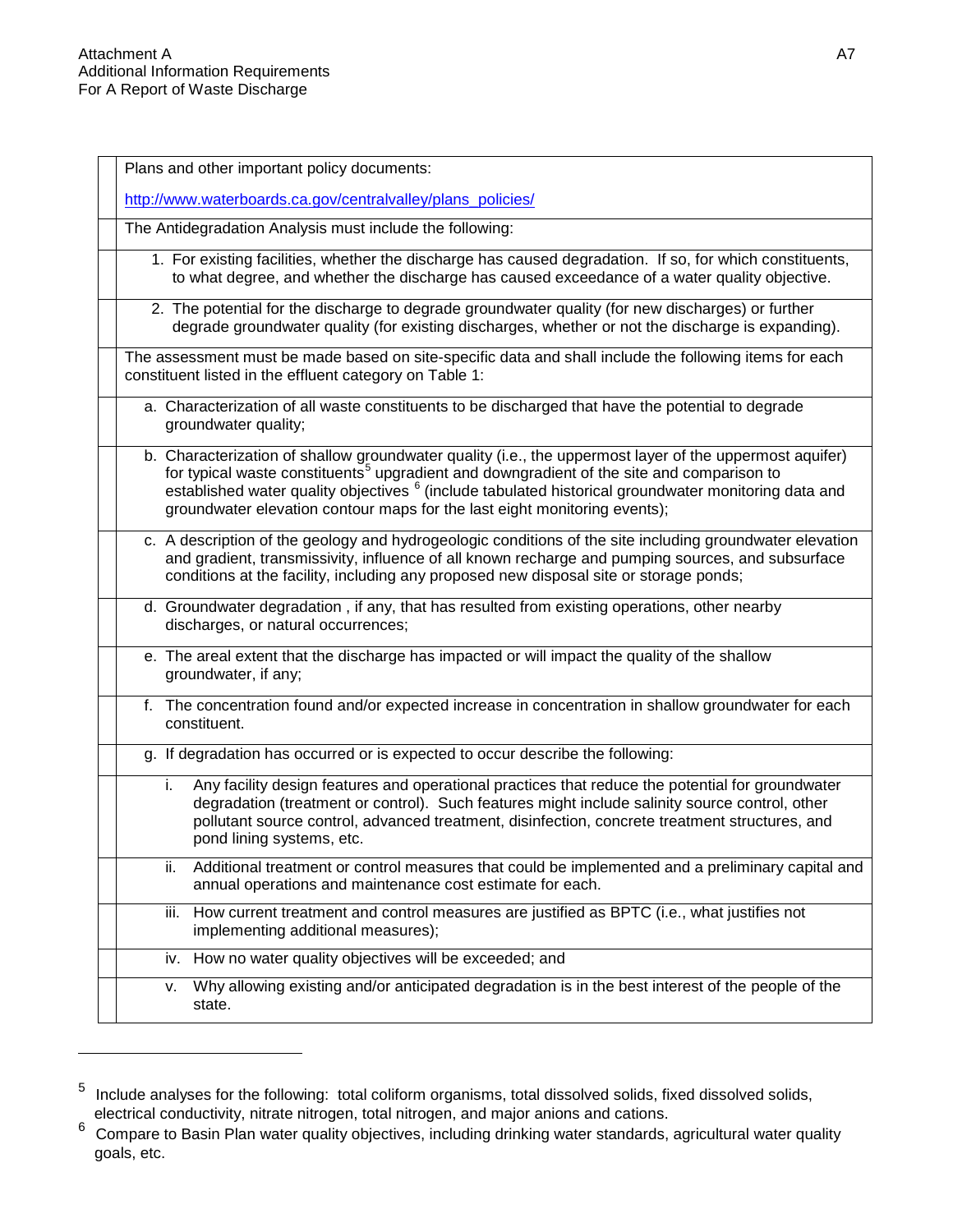#### **F. Industrial Storm Water Permit**

The State Water Resources Control Board adopted Order 97-03-DWQ (NPDES General Permit CAS000001) specifying waste discharge requirements for discharges of storm water associated with industrial activities, and requiring submittal of a Notice of Intent by all affected industrial dischargers. Many industrial facilities and some domestic wastewater treatment facilities are required to obtain coverage under this permit. Provide evidence that the facility is exempt or has applied for coverage under the Industrial Storm Water Permit.

See the following link for more information:

[http://www.waterboards.ca.gov/centralvalley/water\\_issues/storm\\_water/industrial\\_general\\_permits/](http://www.waterboards.ca.gov/centralvalley/water_issues/storm_water/industrial_general_permits/)

#### **G. General WDRs for Sanitary Sewer Systems**.

The State Water Resources Control Board adopted Statewide General Waste Discharge Requirements for Sanitary Sewer Systems (Order 2006-0003-DWQ). The permit requires all public agencies that own or operate sanitary sewer systems greater than one mile in length to obtain coverage. Provide evidence that the facility is exempt or has applied for coverage under the General WDRs for Sanitary Sewer Systems.

See the following link for more information:

[http://www.waterboards.ca.gov/water\\_issues/programs/sso/index.shtml](http://www.waterboards.ca.gov/water_issues/programs/sso/index.shtml)

#### **H. Department of Water Resources Well Standards**

The California Department of Water Resources sets standards for the construction and destruction of groundwater wells (hereafter DWR Well Standards), as described in *California Well Standards Bulletin 74- 90* (June 1991) and *Water Well Standards: State of California Bulletin 94-81* (December 1981). These standards, and any more stringent standards adopted by the State or county pursuant to Water Code section 13801, apply to all monitoring wells. Discuss whether existing monitoring wells at the facility were constructed in accordance with the Department of Water Resources Well Standards.

See the following link for more information:

[http://wwwdpla.water.ca.gov/sd/groundwater/california\\_well\\_standards/well\\_standards\\_content.html](http://wwwdpla.water.ca.gov/sd/groundwater/california_well_standards/well_standards_content.html)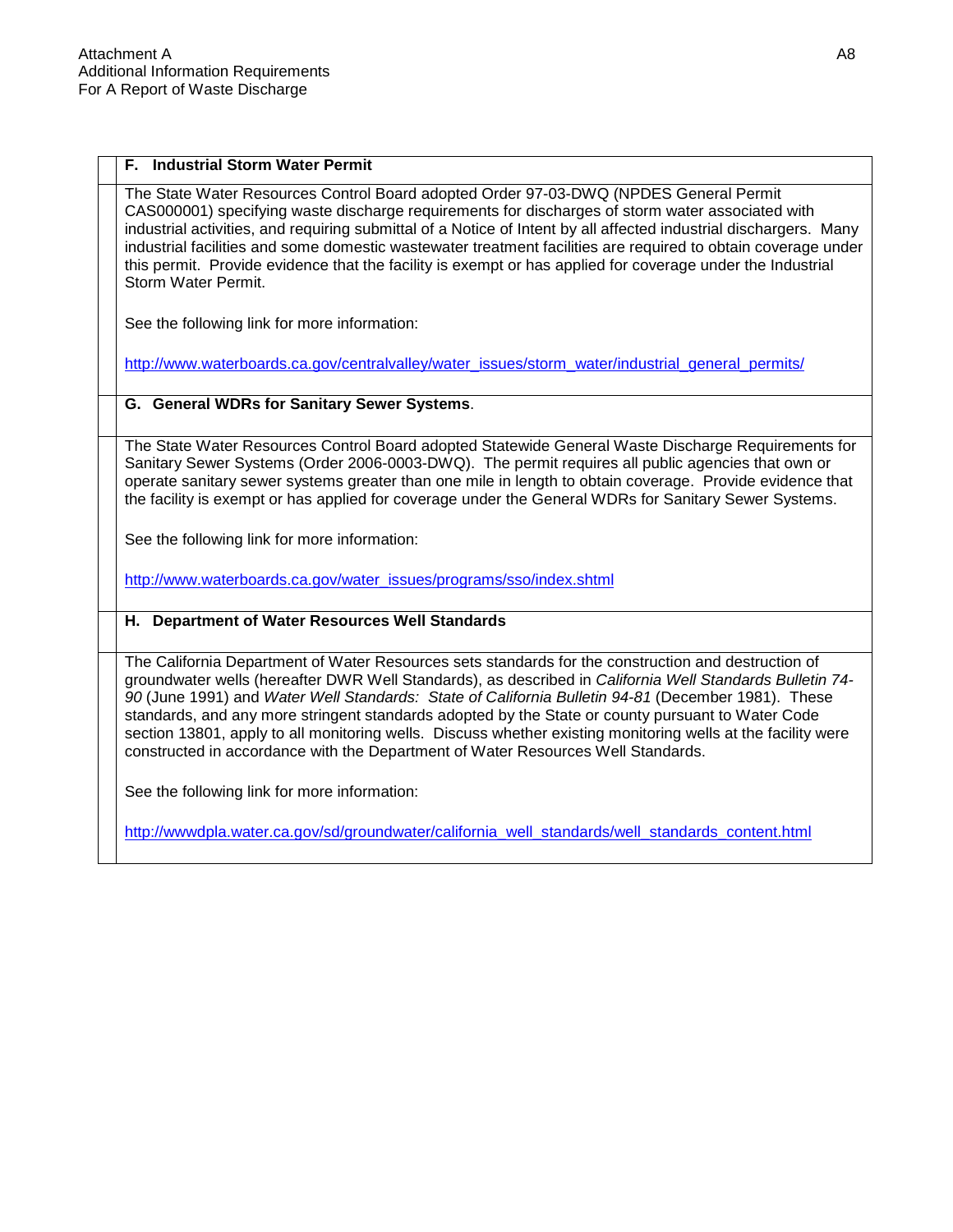The Report of Waste Discharge must characterize the groundwater (G), source water (S), treatment system influent (I), and effluent discharge (E) for, at minimum, the constituents indicated in the list below. The characterization must be based on a statistically significant number of representative samples as determined by an appropriately registered and/or licensed professional. All media must also be characterized for all additional waste constituents that may be in the discharge based on the facility processes employed but not listed below.

|                                |              | <b>Minimum Recommended Characterization Data</b> |                          |                           |                                 |  |
|--------------------------------|--------------|--------------------------------------------------|--------------------------|---------------------------|---------------------------------|--|
| Constituent <sup>1</sup>       | <b>Units</b> | POTW/<br><b>Domestic</b>                         | Food<br><b>Processor</b> | Sand and<br><b>Gravel</b> | <b>Other</b><br><b>Industry</b> |  |
| Biochemical Oxygen Demand      | mg/L         | I, E                                             | I, E                     |                           | E.                              |  |
| Chemical Oxygen Demand         | mg/L         | G, E                                             | I, E                     |                           | E                               |  |
| Settleable Matter              | m/L          | E                                                | E                        |                           | E                               |  |
| <b>Total Suspended Solids</b>  | mg/L         | I, E                                             | I, E                     |                           | E                               |  |
| <b>Total Dissolved Solids</b>  | mg/L         | G, S, I, E                                       | G, S, E                  | G                         | G, S, E                         |  |
| <b>Fixed Dissolved Solids</b>  | mg/L         |                                                  | E                        |                           | G, S, E                         |  |
| <b>Electrical Conductivity</b> | umhos/cm     | G, S, I, E                                       | G, S, I, E               | G, S, I, E                | G, S, I, E                      |  |
| Total Kjeldahl Nitrogen as N   | mg/L         | G, S, E                                          | G, S, E                  |                           | G, S, E                         |  |
| Ammonia Nitrogen as N          | mg/L         | G, S, E                                          | G, S, E                  |                           | G, S, E                         |  |
| Nitrate Nitrogen as N          | mg/L         | G, S, E                                          | G, S, E                  |                           | G, S, E                         |  |
| pH                             | pH Units     | G, S, I, E                                       | G, S, E                  | G, S, I, E                | G, S, I, E                      |  |
| General Minerals <sup>2</sup>  |              |                                                  |                          |                           |                                 |  |
| Alkalinity                     | mg/L         | G, S, E                                          | G, S, E                  | G, S, E                   | G, S, E                         |  |
| Hardness                       | mg/L         | G, S, E                                          | G, S, E                  | G, S, E                   | G, S, E                         |  |
| Bicarbonate                    | mg/L         | G, S, E                                          | G, S, E                  | G, S, E                   | G, S, E                         |  |
| Carbonate                      | mg/L         | G, S, E                                          | G, S, E                  | G, S, E                   | G, S, E                         |  |
| Calcium                        | mg/L         | G, S, E                                          | G, S, E                  | G, S, E                   | G, S, E                         |  |
| Magnesium                      | mg/L         | G, S, E                                          | G, S, E                  | G, S, E                   | G, S, E                         |  |
| Chloride                       | mg/L         | G, S, E                                          | G, S, E                  | G, S, E                   | G, S, E                         |  |
| Potassium                      | mg/L         | G, S, E                                          | G, S, E                  | G, S, E                   | G, S, E                         |  |
| Sodium                         | mg/L         | G, S, E                                          | G, S, E                  | G, S, E                   | G, S, E                         |  |
| Sulfate                        | mg/L         | G, S, E                                          | G, S, E                  | G, S, E                   | G, S, E                         |  |
| Metals $3$                     |              |                                                  |                          |                           |                                 |  |
| Aluminum                       | ug/L         | E                                                |                          |                           | E                               |  |
| Antimony                       | ug/L         |                                                  |                          | S, E                      |                                 |  |
| Arsenic                        | ug/L         | G, S, E                                          | G, S, E                  | G, S, E                   | G, S, E                         |  |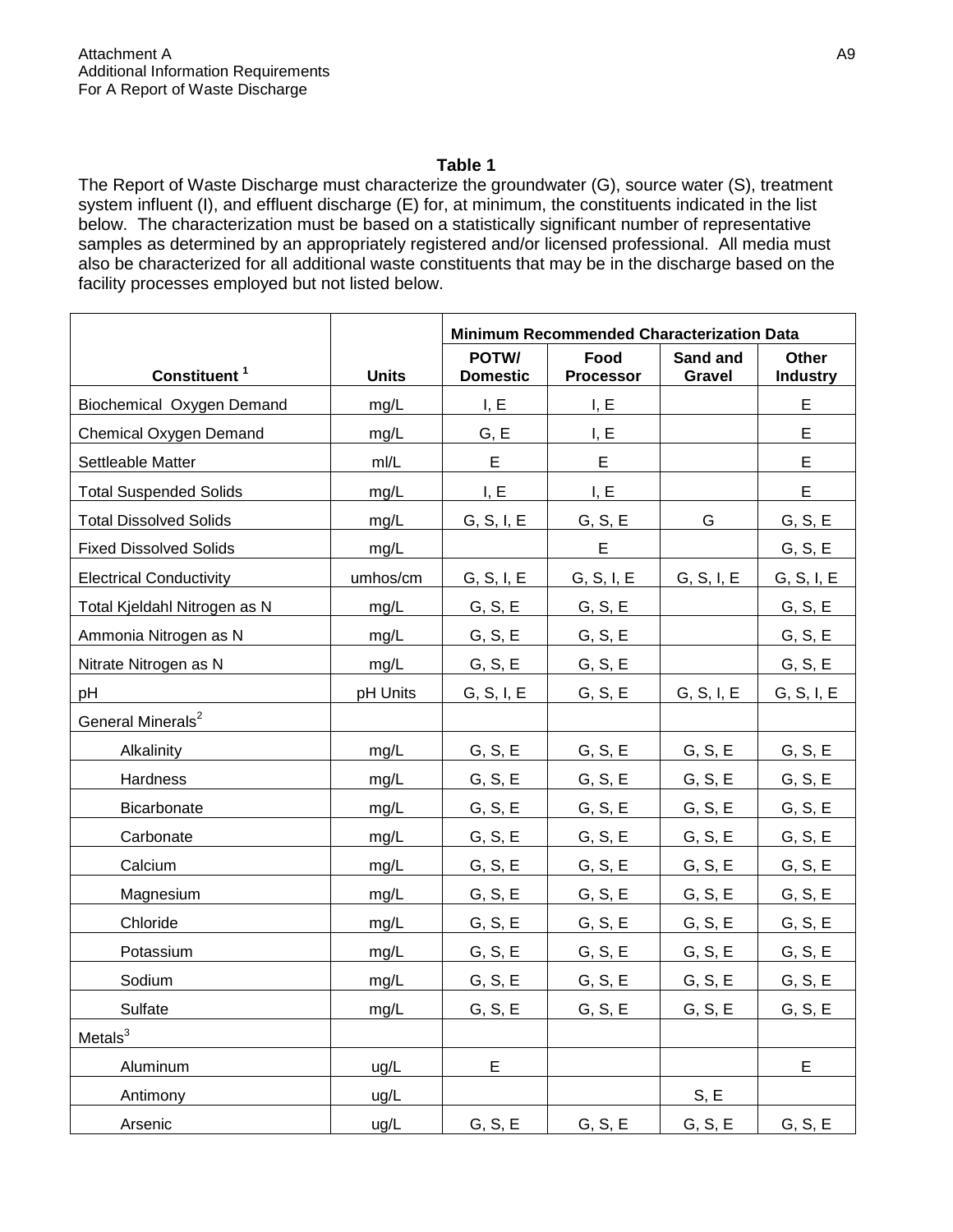|                                       |              | Minimum Recommended Characterization Data |                          |                           |                          |  |
|---------------------------------------|--------------|-------------------------------------------|--------------------------|---------------------------|--------------------------|--|
| Constituent <sup>1</sup>              | <b>Units</b> | POTW/<br><b>Domestic</b>                  | Food<br><b>Processor</b> | Sand and<br><b>Gravel</b> | Other<br><b>Industry</b> |  |
| Barium                                | ug/L         |                                           |                          | S, E                      |                          |  |
| Beryllium                             | ug/L         |                                           |                          | S, E                      |                          |  |
| Boron                                 | ug/L         | G                                         | G                        | G, S, E                   | G                        |  |
| Cadmium                               | ug/L         |                                           |                          | S, E                      |                          |  |
| Chromium (IV)                         | ug/L         |                                           |                          | S, E                      |                          |  |
| Chromium (III)                        | ug/L         |                                           |                          | S, E                      |                          |  |
| <b>Total Chromium</b>                 | ug/L         | G                                         | G                        | G, S, E                   | G                        |  |
| Cobalt                                | ug/L         |                                           |                          | S, E                      |                          |  |
| Copper                                | ug/L         | E                                         | E                        | S, E                      | E                        |  |
| Fluoride                              | ug/L         |                                           |                          | S, E                      |                          |  |
| Iron                                  | ug/L         | G, S, E                                   | G, S, E                  | G, S, E                   | G, S, E                  |  |
| Lead                                  | ug/L         | E                                         |                          | S, E                      | E                        |  |
| Mercury                               | ug/L         | E                                         |                          | S, E                      | E                        |  |
| Manganese                             | ug/L         | G, S, E                                   | G, S, E                  | G, S, E                   | G, S, E                  |  |
| Molybdenum                            | ug/L         |                                           |                          | S, E                      |                          |  |
| Nickel                                | ug/L         |                                           |                          | S, E                      |                          |  |
| Selenium                              | ug/L         |                                           |                          | S, E                      |                          |  |
| Silver                                | ug/L         |                                           |                          | S, E                      |                          |  |
| Thallium                              | ug/L         |                                           |                          | S, E                      |                          |  |
| Vanadium                              | ug/L         |                                           |                          | S, E                      |                          |  |
| Zinc                                  | ug/L         | E                                         |                          | S, E                      | E                        |  |
| Disinfection By-Products <sup>4</sup> | ug/L         | G, E                                      | E                        |                           | E                        |  |
| Formaldehyde <sup>5</sup>             | ug/L         | G, E                                      | E                        |                           | E                        |  |
| Phenols <sup>5</sup>                  | ug/L         | G, E                                      |                          |                           | E                        |  |
| Priority Pollutants <sup>6</sup>      | Various      | G, E                                      |                          |                           | E                        |  |

<sup>1</sup> With the exception of wastewater samples, samples for metals analysis must first be filtered using a 0.45micron filter. If filtering in the field is not feasible, samples shall be collected in unpreserved containers and submitted to the laboratory within 24 hours with a request (on the chain of custody form) to immediately filter then preserve the sample.

2 General minerals analyses shall be accompanied by a cation/anion balance demonstrating complete analyses.

3 Where constituents are analyzed as part of other suites of constituents, the results may be substituted to avoid redundant analyses (i.e., arsenic results collected to fulfill the metals suite requirements may also be used to fill the Priority Pollutant suite requirements provided appropriate detection limits are used.).

<sup>4</sup> If wastewater is disinfected using chlorination or chlorination is used in internal disinfection processes.